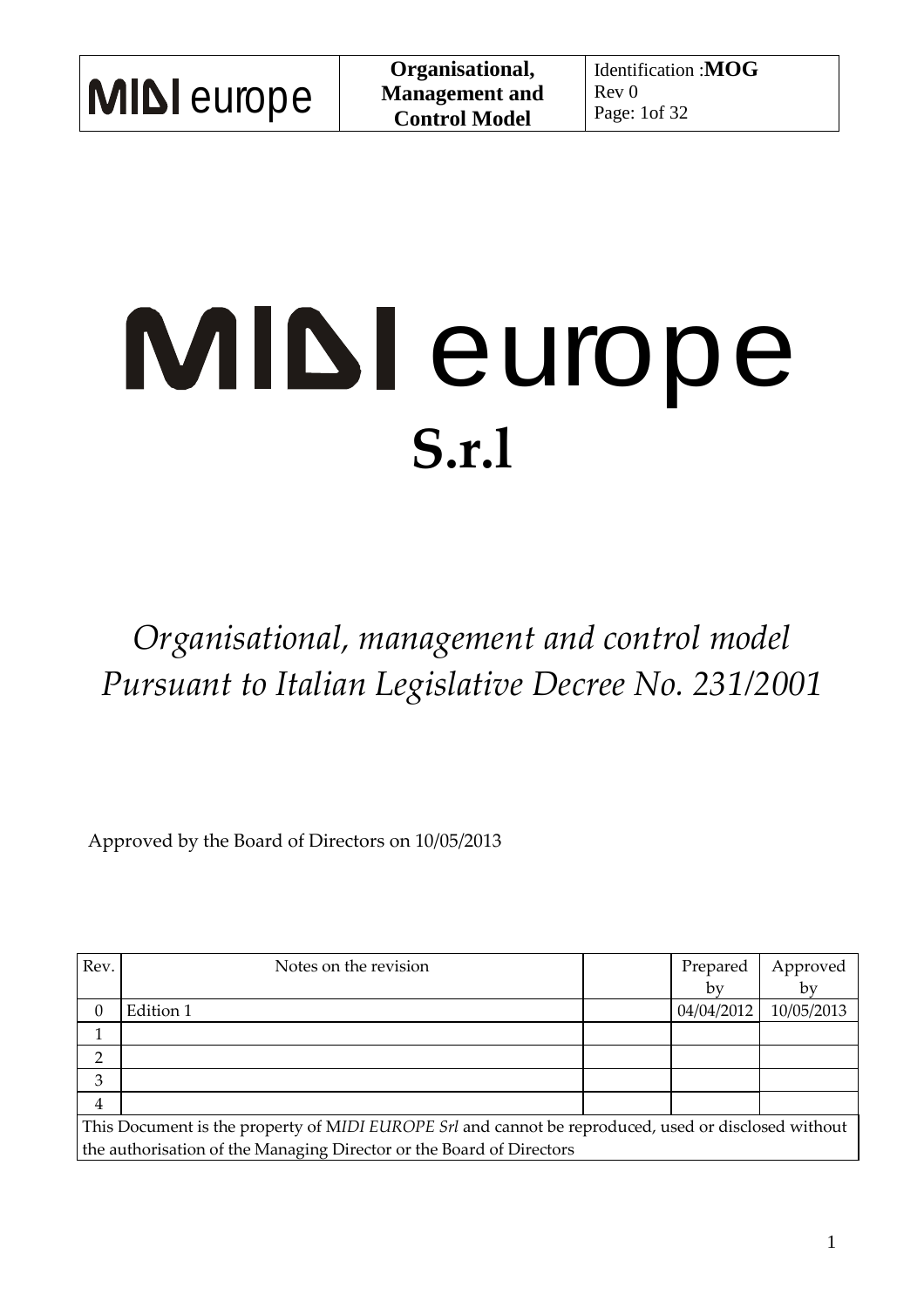### **CONTENTS**

### **GENERAL PART**

- *1. INTRODUCTION AND REFERENCES*
- *2. It. Leg. Dec. No. 231/2001 AND ITS PROVISIONS* 
	- o *Offences provided for under the Decree*
	- o *Conditions for the exclusion of the entity's liability*
	- o *Reference sources and codes of conduct*
- *3. THE MIDI EUROPE Srl MODEL*
	- o *Function of the MIDI EUROPE Model*
	- o *Elements in the MIDI EUROPE Model*
	- o *Recipients of the MIDI EUROPE Model*
- *4. THE SUPERVISORY BODY*
- *5. SYSTEM OF SANCTIONS*
- *6. DISTRIBUTION AND KNOWLEDGE OF THE ORGANISATIONAL, MANAGEMENT AND CONTROL MODEL*
- *7. ADOPTION OF THE MODEL AND SUBSEQUENT AMENDMENTS*

### **SPECIAL PARTS**

**Special Part A Offences associated with Dealings with Public Administration**

**Special Part B Corporate Crimes** 

**Special Part C Offences against Industry and Trade** 

**Special Part D Environmental Crimes** 

**Special Part E Offences relating to Occupational Health and Safety**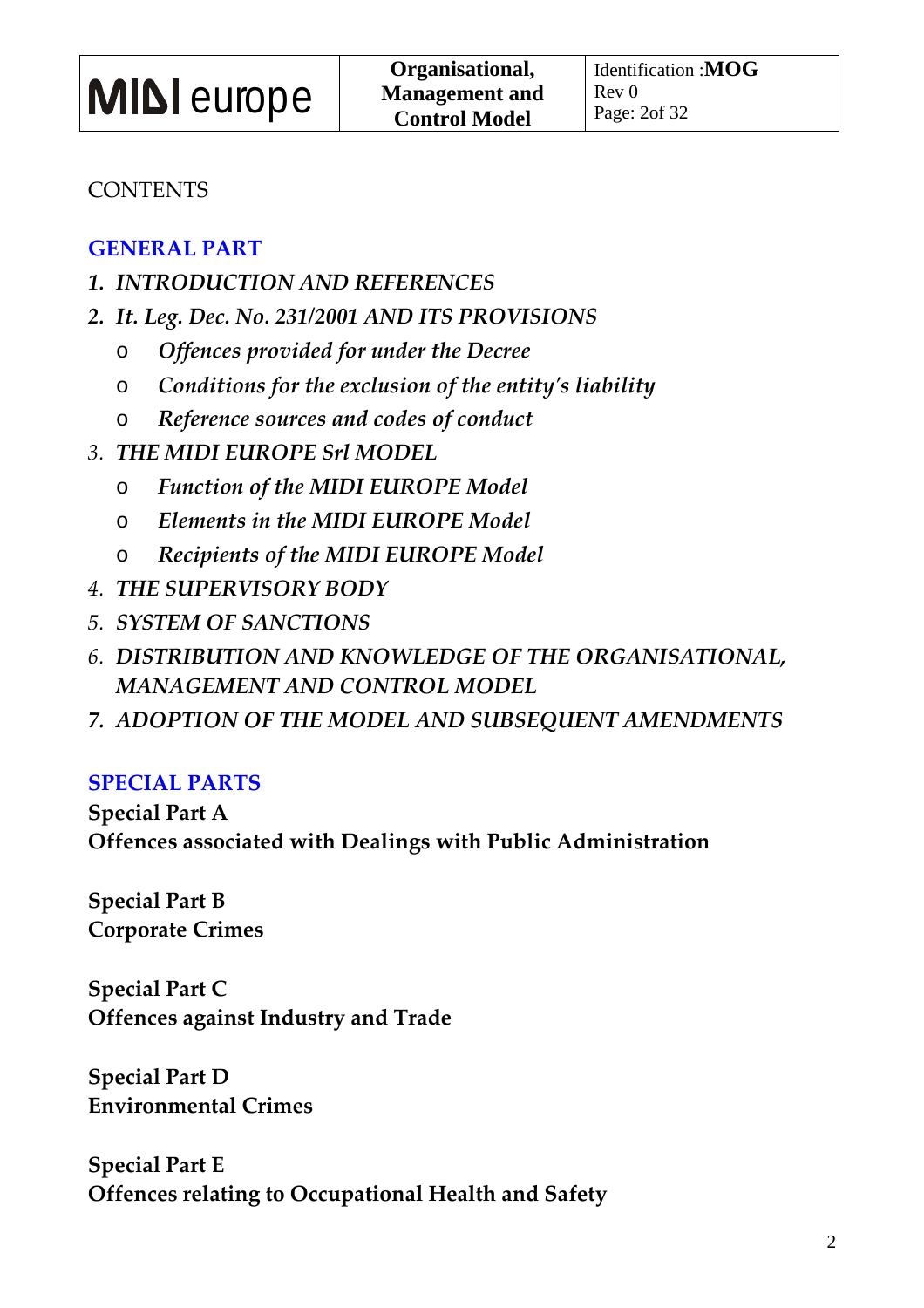| <b>MIDI</b> europe |  |
|--------------------|--|
|--------------------|--|

### **LAYOUT OF THE ORGANISATIONAL, MANAGEMENT AN CONTROL MIDI** europe

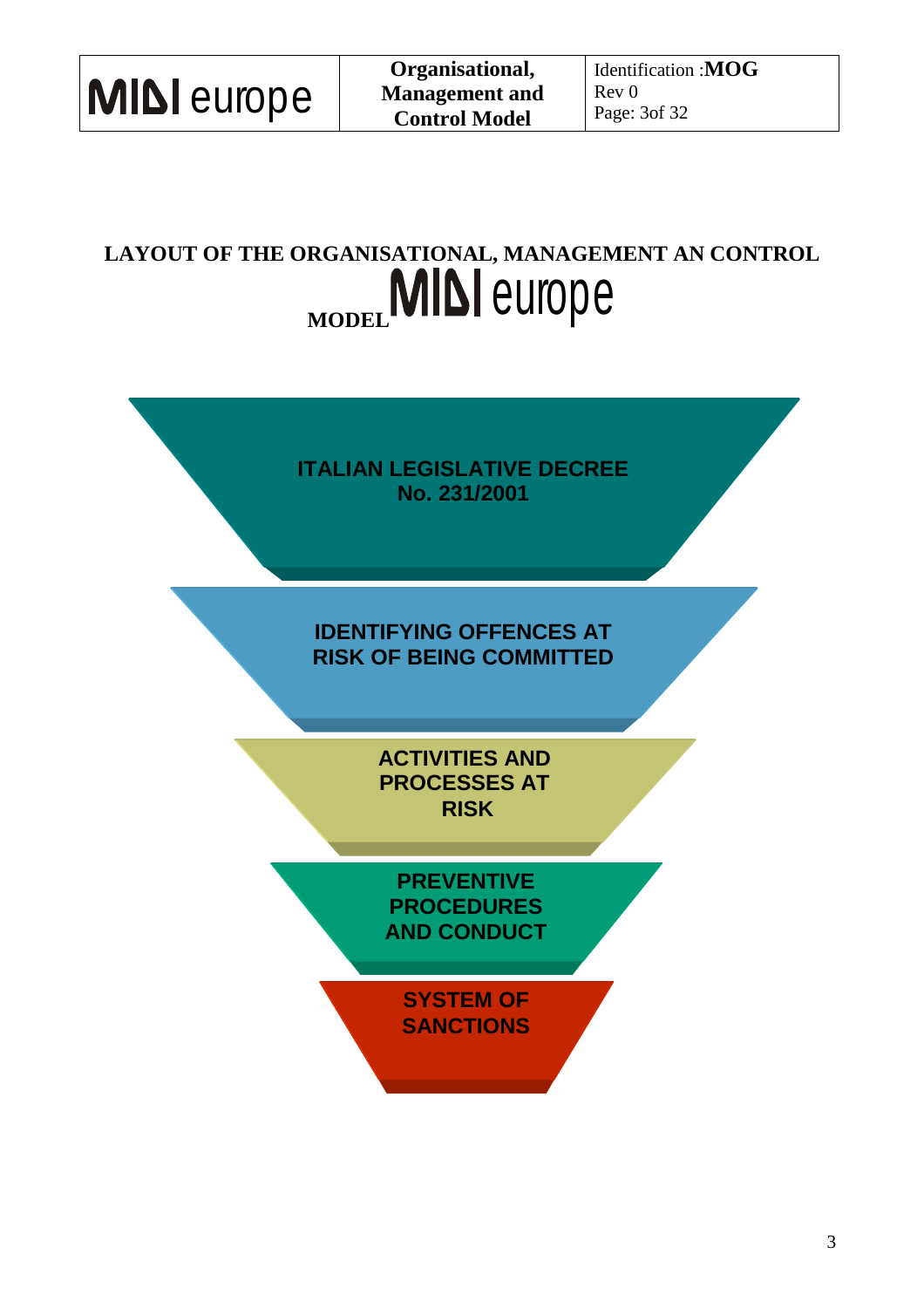|  | <b>MIDI</b> europe |
|--|--------------------|
|--|--------------------|

### *1 INTRODUCTION AND REFERENCES*

Italian Law No. 300 dated 29 September 2000 in compliance with the obligations set forth in the OECD Convention (September 1997) and in other international protocols, delegated the Government to draft and establish a system of administrative liability of entities and companies, including disciplinary sanctions. In enacting the law, the Government issued It. Leg. Dec. **No. 231 dated 8 June 2001**, which came into force on 4 July 2001, concerning "**Regulation of the administrative liability of legal entities, of companies and of associations, including those with no legal personality**".

*It. Leg. Dec. No. 231/2001 or the Decree:* The Legislative Decree No. 231 dated 8 June 2001, "Regulation of the administrative liability of legal entities, of companies and of associations, including those with no legal personality" and its subsequent amendments and additions.

*Offences:* the types of crimes to which the provisions in It. Leg. Dec. No. 231/2001 apply also subsequent to any amendments and additions;

### *Company:* **MIDI EUROPE Srl;**

*Parent Company /Controlling Company:* the company that directly or indirectly controls MIDI EUROPE Srl;

*Model:* this Organisational, Management and Control Model;

*Senior Representatives:* persons who are representatives, directors or managers of the company or of one of its organisational units that has financial and functional independence, or by individuals who are responsible for managing or controlling the company;

*Employees:* persons who have a subordinate employment contract with MIDI EUROPE Srl;

*The Supervisory Body:* the organism provided for by this Model;

*Activities and processes at risk:* the activities of MIDI EUROPE Srl where there is a risk of Offences being committed;

*CCNL:* The National Collective Employment Contracts signed by the major employee trade unions, that are currently in force and applied within MIDI EUROPE Srl;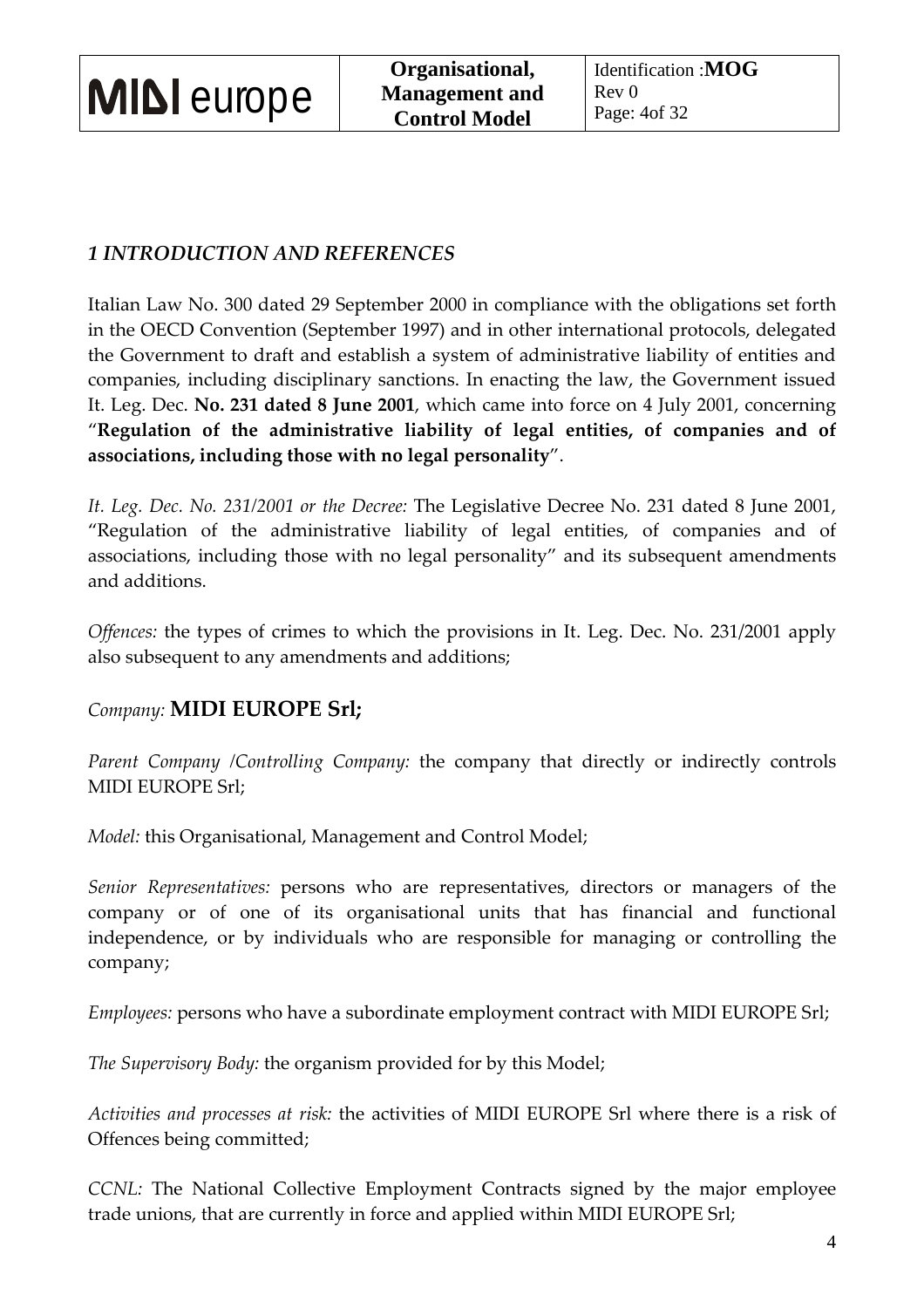*Internal proxy:* internal assignment of powers associated with the function, which do not require a notarial proxy in order to carry them out but have an effect on the communication organisation system

*Power of attorney:* unilateral legal transaction, performed in the presence of a notary public, with which MIDI EUROPE assigns powers of representation before third parties and which is recorded in the Register of Companies at the Chamber of Commerce;

*Chairman* The Chairman of the Board of Directors of MIDI EUROPE Srl;

#### **ABBREVIATIONS**

I.P.C. : Italian Penal Code I.C.C. : Italian Civil Code C.F.L. : Consolidated Finance Law (Italian Legislative Decree No. 58 dated February 1998 - the Draghi Law) SB: The Supervisory Body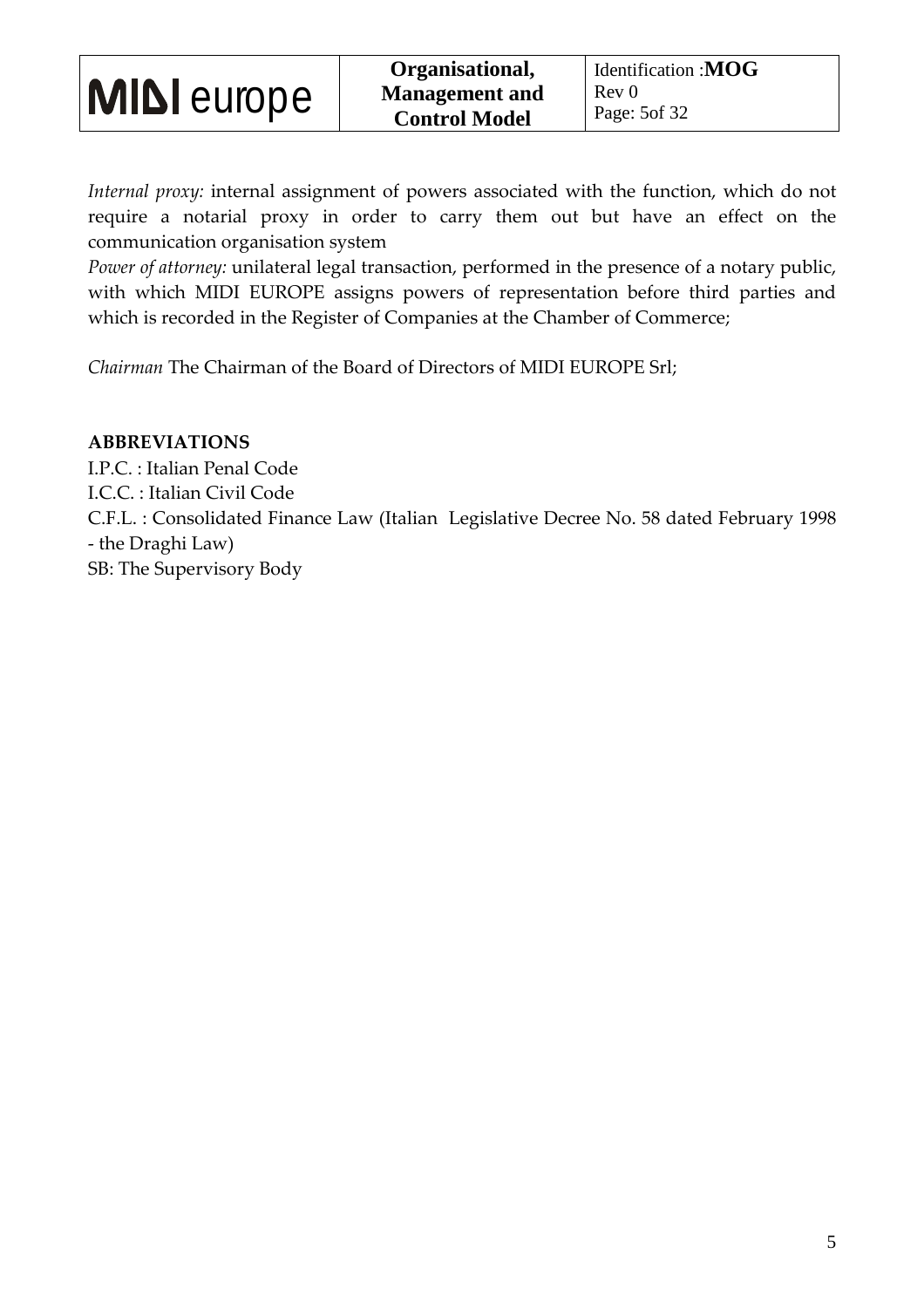### *2. It. Leg. Dec. No. 231/2001 AND ITS PROVISIONS*

By reading in detail the contents of Italian Legislative Decree No. 231/2001, you can see that Art. 5 (1) sanctions the liability of the company if certain offences are committed in its interest or to its advantage:

a) By persons who are representatives, directors or managers of the company or of one of its organisational units that has financial and functional independence (Senior Representatives), or by individuals who are *de facto* responsible for managing or controlling the company;

b) By persons subjected to the management or supervision of the persons indicated in letter a) above (e.g. employees).

Therefore, if one of the specifically referred to offences is committed, the criminal liability lies with the person who actually committed the act whereas the "administrative" liability of the company is added - if and provided that all the other regulatory conditions are present.

From the point of view of sanctions, whatever offence is committed, the corporate body is always subject to the application of a monetary fine; more serious offences also involve the application of disqualification sanctions, such as debarment from running a business, the suspension or revocation of permits, licences or concessions, the ban from making contracts with the Public Administration, the exclusion from receiving loans, grants or subsidies and the possible revocation of those already granted, a ban from advertising goods and services.

### **2.1 The offences**

The types of offences to which the provisions in question apply, are:

- a) **Articles 24 and 25) Offences committed in relations with the Public Administration**
	- *Misuse of public funds to the detriment of the State* (Art. 316-*bis I.P.C.*);
	- **\*** Improper obtaining of public funds to the detriment of the State (Art. 316-ter I.P.C.);
	- *Aggravated fraud to the detriment of the State or of another public entity or with the pretext of exempting someone from military service* (Art. 640 (2) No. 1, I.P.C. );
	- *Aggravated fraud aimed at obtaining public funding* (Art. 640-*bis I.P.C.*);
	- *Computer fraud* (Art. 640-*ter I.P.C.*);
	- *Corruption relating to the exercise of official duties* (Art. 318 I.P.C. Art. 321 I.P.C.);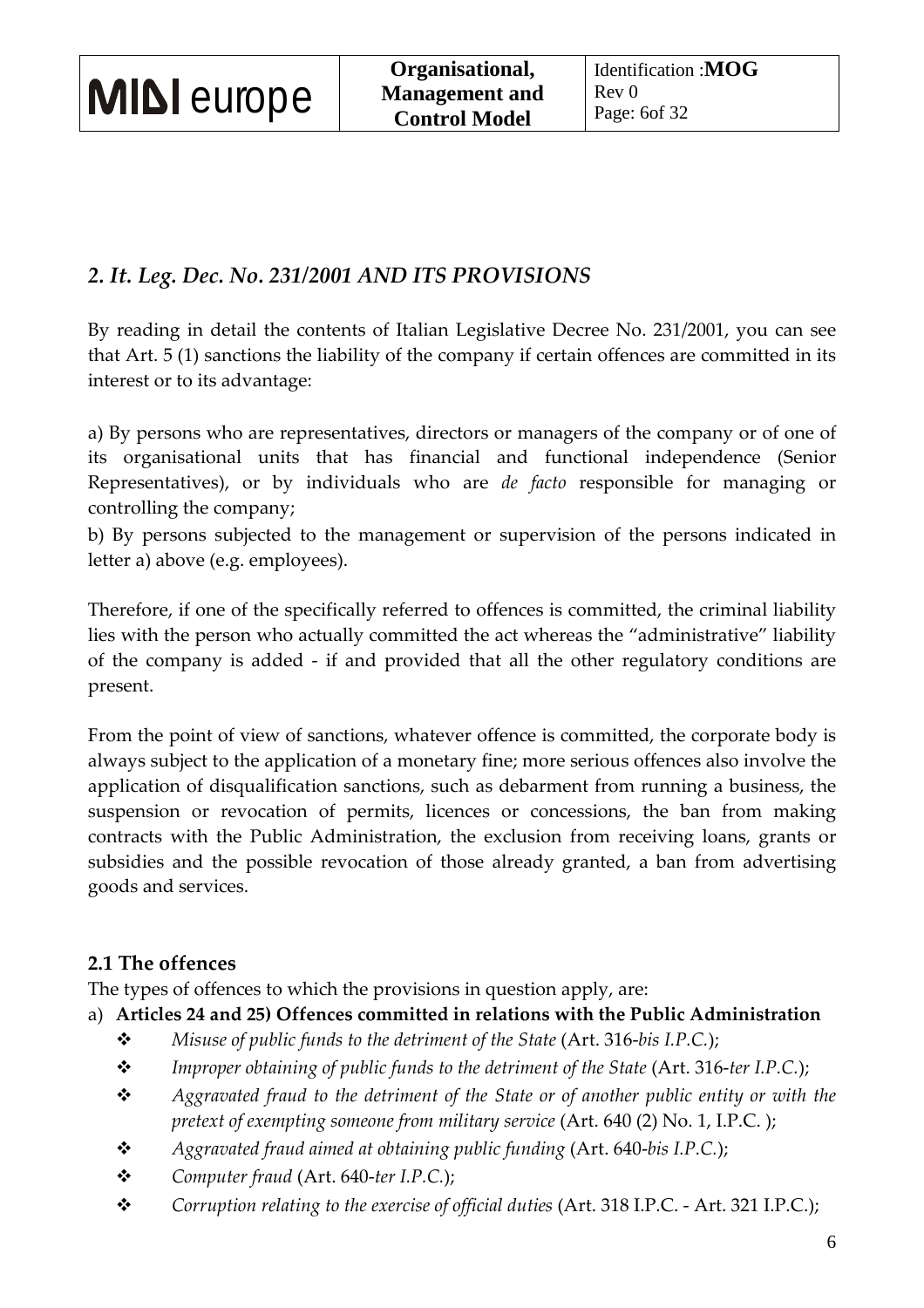- *Incitement to corruption* (Art. 322 I.P.C.);
- *Extortion* (Art. 317 I.P.C.);
- *Corruption relating to actions contrary to official duties* (Art. 319 I.P.C. Art. 319-*bis*  Art. 321 I.P.C.);
- *Corruption in judicial proceedings* (Art. 319-*ter* (2) I.P.C.; Art. 321 I.P.C.);
- *Corruption of persons engaged in public services* (Art. 320 I.P.C.);
- *Misappropriation of public funds, extortion, corruption and incitement to corruption of members of European Community bodies and officials of the European Community and of Member countries* (Art. 322-*bis I.P.C.*).

### **b) Art. 24-ter) Organised crime offences [Article added by Italian Law No. 94 of 15 July 2009, Art. 2 (29)]**

- *Criminal association (Art. 416 I.P.C. excluding sub. para. 6).*
- *Criminal association aimed at reducing individuals into slavery and maintaining them there, trading individuals, purchase and sale of slaves and offences concerning violations of the provisions on illegal immigration as referred to in Art. 12 of It. Leg. Dec. 286/1998 (Art. 416, sub. para. 6, I.P.C.)*
- *Mafia-style criminal association (art. 416-bis I.P.C.);*
- *Mafia and political collusion in election rigging (Art. 416-ter I.P.C.);*
- *Kidnapping for the purposes of extortion (Art. 630 I.P.C.);*
- *Criminal conspiracy aimed at the illegal trafficking of drug substances (art 74. of Dec. No. 309 of It. Pres. of Rep. of 09.10.1990);*
- *Unlawful manufacture, introduction into the country, placing for sale, selling, detention or carrying in a public place or a place open to the public, of weapons of war or similar or parts thereof, of explosives, of smuggled arms as well as common firearms(\*) (Art. 407 (2) lett. a), number 5) I.C.P.P.). (\*) Excluding those known as "indoor range", or with gas emissions, and also compressed air or compressed gas arms with long or short barrel whose projectiles release a kinetic energy of more than 7.5 joules, and rocket launchers, except when they are arms used for fishing or arms and instruments for which the "Central Consultative Committee for the control of arms" excludes their capability of causing harm to persons, given their respective characteristics.*

### **c) 25-bis) Crimes relating to counterfeit money**

- *Forgery of money, spending and introduction into the State of counterfeit money, with prior alliance, (Art. 453 I.P.C.);*
- *Alteration of coinage (Art. 454 I.P.C.);*
- *Spending and introduction into the State of counterfeit money, without alliance, (Art. 455 I.P.C.);*
- *Spending counterfeit money received in good faith (Art. 457 I.P.C.);*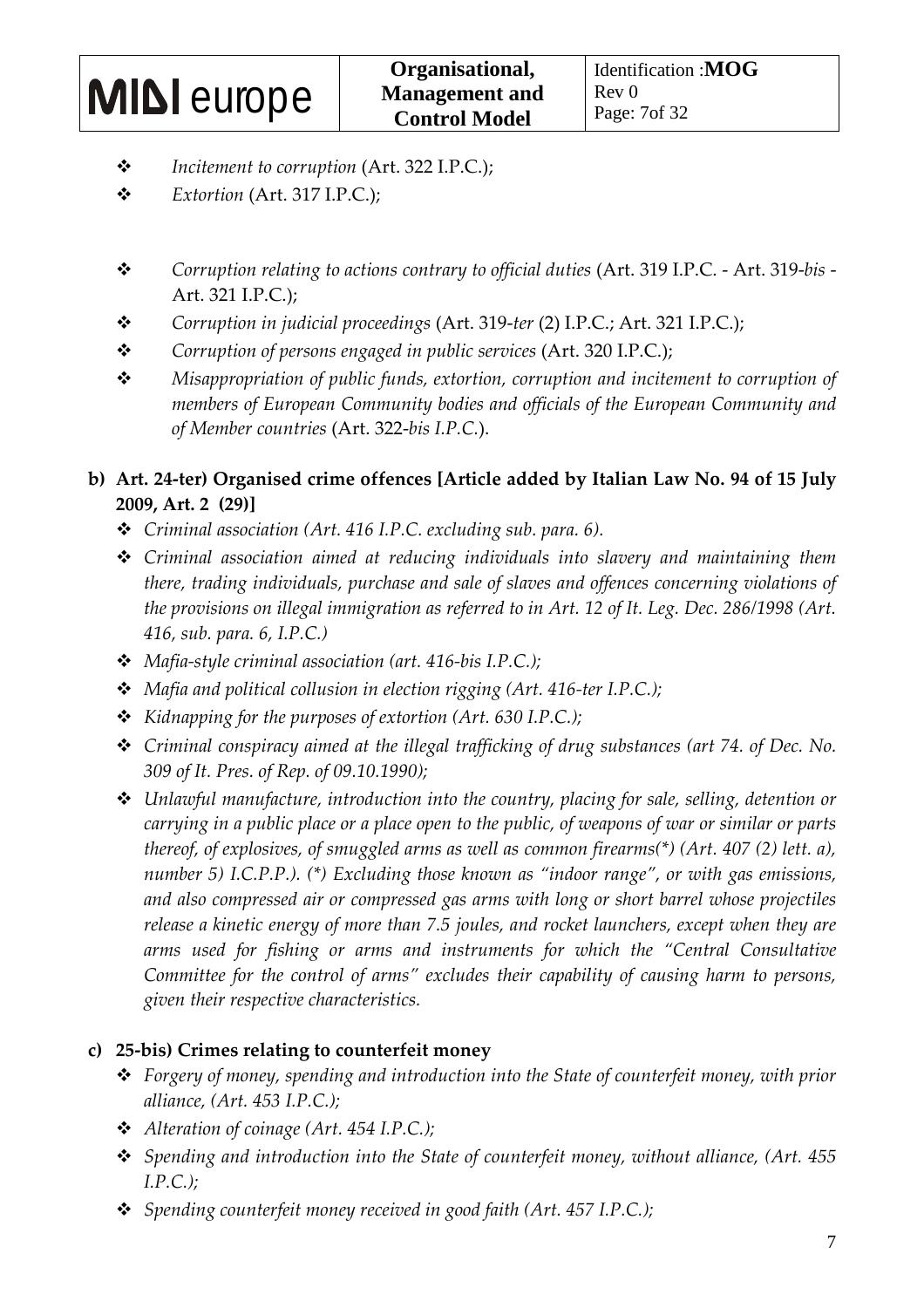- *Falsification of duty stamps, introduction into the State, acquisition, detention, or placing into circulation, of falsified duty stamps (Art. 459 I.P.C.);*
- *Counterfeiting of watermarked paper in use for the manufacturing of public assets in paper or duty stamps (Art. 460 I.P.C.);*
- *Manufacturing or detention of watermarks or instruments aimed at falsifying coins, duty stamps, or watermarked paper (Art. 461 I.P.C.);*
- *Use of counterfeit or altered duty stamps (Art. 464 I.P.C.);*
- *Counterfeiting, altering or use of distinguishing marks or signs for patents, models and designs (Art. 473 I.P.C.);*
- *Introduction into the State and marketing of products with false trademarks signs (Art. 474 I.P.C.);*

### **d) Art. 25-bis. 1 Offences against Industry and Trade**

- *Infringed freedom in industry and trading (Art. 513 I.P.C.);*
- *Fraud in running a commercial business (Art. 515 I.P.C.);*
- *Sale of non-genuine food items as genuine (Art. 516 I.P.C.);*
- *Sale of industrial products with misleading marks (Art. 517 I.P.C.);*
- *Manufacturing and marketing of goods produced by usurping industrial property titles (Art. 517-ter I.P.C.);*
- *Counterfeiting agricultural and food products with geographical or denominational origin marks (Art. 517-quater I.P.C.);*
- *Unlawful competition with menace or violence (Art. 513-bis I.P.C.);*
- *Fraud against national industries(Art. 514 I.P.C.);*

### **e) Art. 25-ter) Corporate crimes**

- *False company communications* (Art. 2621 I.C.C..);
- *False company communications which damage shareholders or creditors* (Art. 2622 I.C.C.);
- \* False statements in the reports or communications of the Independent Auditors (Art. 2624) I.C.C.);
- *Obstruction of controls* (Art 2625 I.C.C);
- *Wrongful repayment of contributions* (Art. 2626 I.C.C..);
- *Illegal distribution of profits and reserves* (Art. 2627 I.C.C..);
- *Illegal operations in shares or capital shares or of the parent company* (Art. 2628 I.C.C.);
- *Operations prejudicial to creditors* (Art. 2629 I.C.C..);
- *Failure to report a conflict of interest (Art. 2629-bis I.C.C.)*
- *Fictitious creation of share capital* (Art. 2632 I.C.C.);
- *Improper distribution of company assets by liquidators* (Art. 2633 I.C.C.);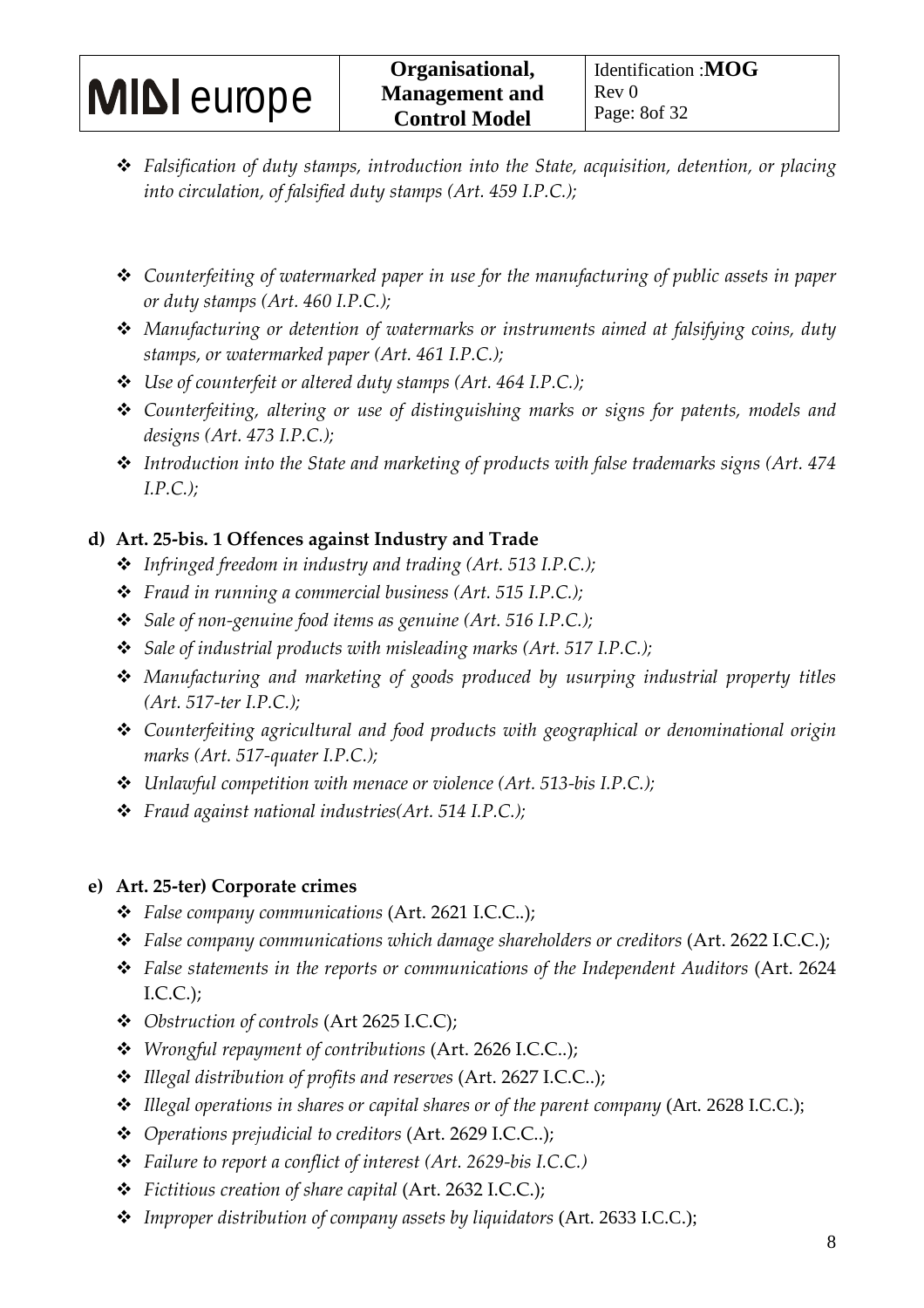- *Illegal influence over shareholders' meetings*(Art. 2636 I.C.C.);
- *Market manipulation* (Art 2637 I.C.C);
- *Obstructing the duties of public supervisory authorities* (Art. 2638 I.C.C.);
- **f) Art. 25-quater) Crimes whose aims are of terrorism or subversion of the democratic order as provided for in the Penal Code and the special laws**

### **g) Art 25-quater 1) Infibulation**

- *Mutilation of female genital organs (Art. 583-bis I.P.C.);*
- **h)** A**rt 25-quinquies) Crimes against the individual (Art. 25-***quinquies* **of It. Leg. Dec. 231/2001)** 
	- *Reduction to or maintenance in a state of slavery* (Art. 600 I.P.C.);
	- *Child prostitution* (Art. 600-*ter I.P.C.*);
	- *Child pornography* (Art. 600-*ter (1) and (2) I.P.C.*)
	- *Possession of pornographic material* (Art. 600-*quater I.P.C.*);
	- *Tourism aimed at the exploitation of child prostitution* (Art. 600-*quinquies* I.P.C.);
	- *Trading and dealing in slaves* (Art. 601 I.P.C.);
	- *Purchase and sale of slaves* (Art. 602 I.P.C.);
- **i)** A**rt. 25- sexies) Offences of Market Abuse (Art. 25-***sexies* **of It. Leg. Dec. 231/2001)** 
	- *Abuse of inside information* (Art. 184 C.F.L.);
	- *Market manipulation* (Art. 185 C.F.L.);
- **j) Art 25- septies) Manslaughter (Art. 589 I.P.C.) serious or very serious culpable personal injury (Art. 590 I.P.C.), committed in breach of occupational health, safety and accident prevention regulations**
- **k) Art. 25-octies) Receiving stolen goods, money-laundering and use of money, assets and goods from unlawful sources** 
	- *Receiving stolen goods (Art. 648 I.P.C.);*
	- *Money laundering (Art. 648-bis I.P.C.);*
	- *Use of money, goods or profits from illegal activities (Art. 648-ter I.P.C.);*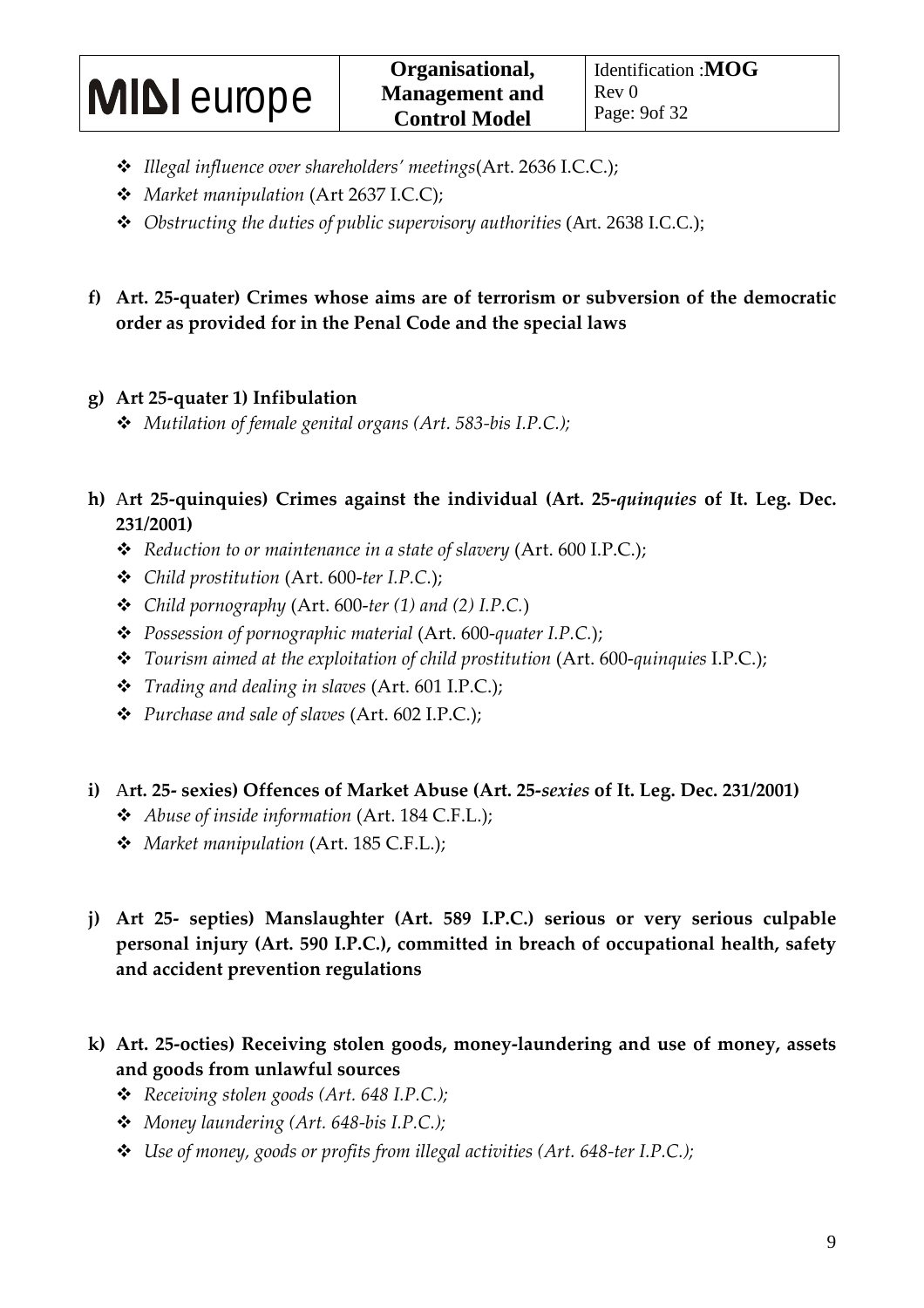### **l) Art.25-nonies) Crimes related to the breach of copyright**

- *Making a protected copyright work or part thereof available to the public, on a computerised system, using connections of any kind (Art. 171 of Italian Law No. 633/1941 (1) lett.a) bis);*
- *Offences relating to the previous point committed against another individual's works not intended for publication, when the person's honour or reputation is offended (Art. 171 (3) of Italian Law No. 633/1941);*
- *Illegal duplication, in order to gain profit, of computer software; importing, distribution, sale or possession for marketing or entrepreneurial purposes or renting out of software contained on devices lacking the SIAE counter-mark; preparation of means to remove or elude computer software security devices (Art. 171-bis (1) of Italian Law No. 633/1941);*
- *Reproduction, transfer onto another device, distribution, communication, presentation or public demonstration of the contents of a data bank; extraction or use of a data bank; distribution, sale or licensing out of data banks (art. 171-bis (2) of Italian Law No. 633/1941);*
- *Illegal duplication, reproduction, transmission or public diffusion using any procedure, in whole or in part, of original works intended for the television or cinema circuit; the sale and renting of discs, tapes or similar devices or any other device containing audio or video recordings of similar musical, cinema or audiovisual works or sequences of moving images; works of literature, drama, science or education, music or musical theatre, multi-medial works, including those inserted into collective or composite works or data banks; reproduction, duplication, transmission or unlawful diffusion, sale or trading, transfer in any manner whatsoever or unlawful importing of more than fifty copies or examples of works protected by copyright or associated rights; placing onto on-line systems, through the use of any kind of connection, of any original works - or part thereof - protected by copyright (Art. 171-ter of Italian Law No. 633/1941);*
- *Failure to inform SIAE of the identification details of devices not subject to counter-marking or false declaration (art. 171-septies of Italian Law No. 633/1941);*
- *Fraudulent production, sale, importing, promotion, installation, modification, use for public or private use of equipment or parts thereof intended for the decoding of audio-visual transmissions with reserved access via air, satellite or cable in either analogue or digital format (art. 171-octies of Italian Law No. 633/1941);*

### **m) Art 25 – decies) Inducing individuals into not making statements or into making false statements to judicial authorities**

 *Inducing individuals into not making statements or into making false statements to judicial authorities (art. 377-bis I.P.C.);*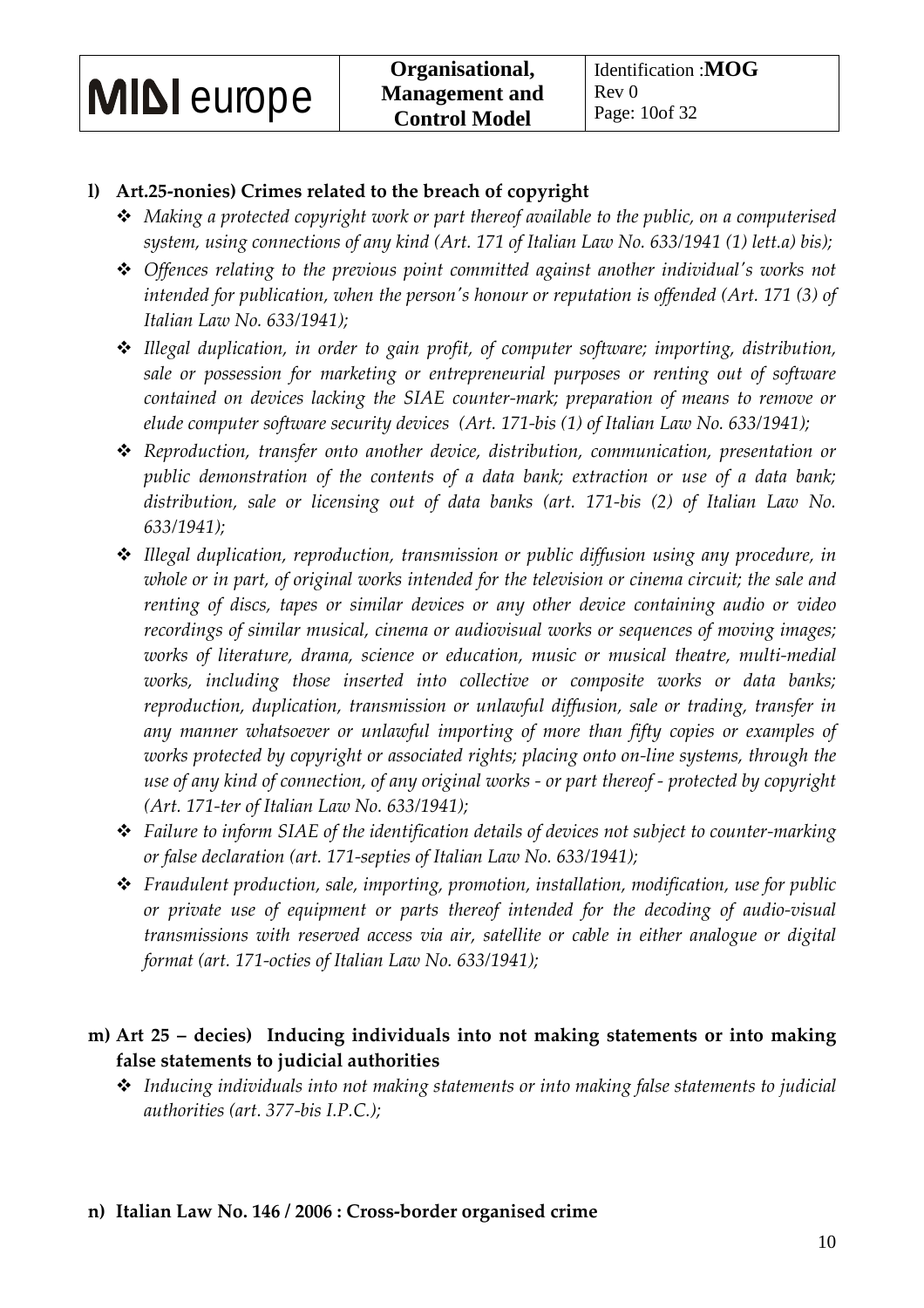- *Criminal association (Art. 416 I.P.C.);*
- *Mafia-style criminal association (art. 416-bis I.P.C.);*
- *Criminal association aimed at smuggling foreign tobacco products (art. 291-quater of Dec. No. 43/1973 of Pres. of It. Rep.)*
- *Criminal conspiracy aimed at the illegal trafficking of drug substances (art 74. of Dec. No. 309/1990 of Pres. of It. Rep.)*
- *Offences relating to trafficking of migrant persons (Art. 12 of It. Leg. Dec. No. 286/1998)*
- *Money laundering and use of money, goods or profits from illegal activities (Art. 648, 648 bis and 648-ter I.P.C.);*
- *Inducing individuals into not making statements or into making false statements to judicial authorities (art. 377-bis I.P.C.);*
- *Aiding and abetting another person (Art. 378 I.P.C.);*

### **o) Art. 24 - bis) Computer crime and unlawful handling of data (It. Law 48/2008)**

- *False statement in a public or private computerised document (Art. 491-bis I.P.C.);*
- *Illegal access to a computer or a computerised system (Art. 615-ter I.P.C.);*
- *Illegal possession and circulation of access codes to computerised systems (Art. 615-ter I.P.C.);*
- *Circulation of equipment, devices or computer programmes aimed at damaging or stopping computer systems (article 615-quinquies I.P.C.)*
- *Illegal interception, impediment or stopping of computer communications (Art. 617-quater I.P.C.);*
- *Installation of equipment designed to intercept, impede or stop computer communications (article 617-quinquies I.P.C.)*
- *Damaging computer information, data and programmes (Art. 635-bis I.P.C.);*
- *Damaging information, data and programmes used by the State or another public body or in any case of public interest (article 635-ter I.P.C.)*
- *Damaging computer systems (Art. 635-quater I.P.C.);*
- *Damaging computer systems of public interest (Art. 635-quinquies I.P.C.);*
- *Computer fraud by an individual who is responsible for certifying computer signatures (article 640-quinquies I.P.C.)*

**p) Art. 25-undicies Environmental crimes** pursuant to It. Leg. Dec. No. 121 of 7 July 2011 "Implementation of Directive 2008/99 on the protection of the environment through criminal law, as well as Directive 2009/123/EC on ship-source pollution and on the introduction of penalties for infringements"

- *Killing, destroying, capture, taking or possessing specimens of protected wild animals or plant species (art. 727-bis I.P.C.)*
- *Damage to natural habitats (art. 733-bis I.P.C.);*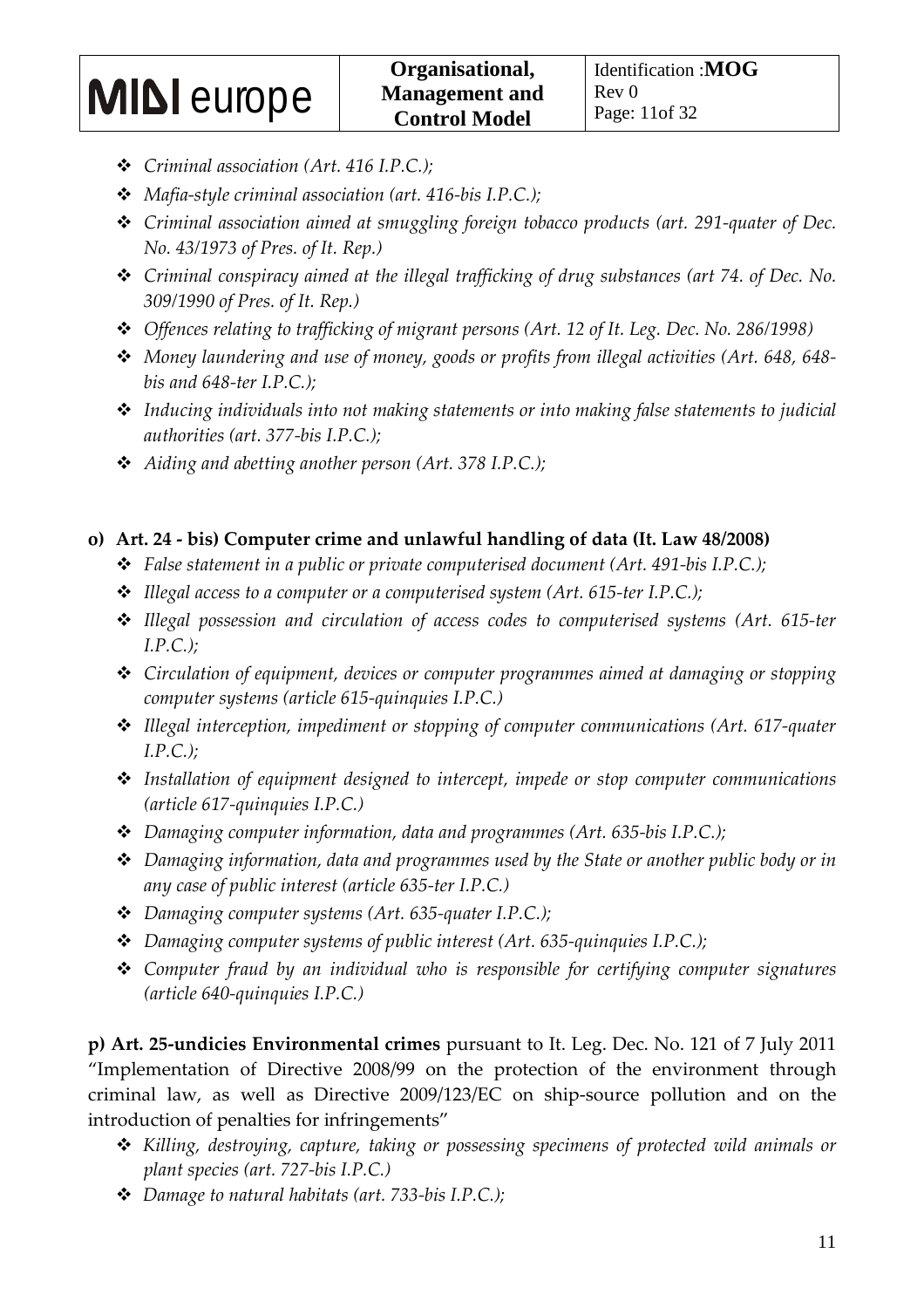- *Unauthorised management of waste (Art. 256 of It. Leg. Dec. No. 152/2006);*
- *Computerised system for controlling the traceability of waste (Art. 260 of It. Leg. Dec. No. 152/2006);*
- *Violation of the obligation to send information, maintain obligatory registers and books on waste (Art. 258 It. Leg. Dec. 152/2006);*
- *Illegal trafficking in waste (Art. 259 of It. Leg. Dec. No. 152/2006);*
- *Environmental impact assessment: Compliance with the conditions in the integrated environmental authorisation (Art. 29 of It. Leg. Dec. No. 152/2006);*
- *Pollution of water (Art. 137 of It. Leg. Dec. No. 152/2006);*
- *Clearance and reclamation of sites (Art. 257 of It. Leg. Dec. No. 152/2006);*
- *Organised activities for the illegal trafficking in waste (Art. 260 of It. Leg. Dec. No. 152/2006);*
- *Emissions into the atmosphere (Art. 279 of It. Leg. Dec. No. 152/2006);*
- *Import/export, trade, transportation of animals and plant-life in extinction; (Arts. 1 and 3 bis of It. Law No. 150/92);*
- *Production, consumption, import-export, possession and trading in substances that are harmful to ozone (Art. 3 It. Law No. 549/93);*
- *Culpable or malicious pollution of water Malicious pollution (Arts. 8 and 9 It. Leg. Dec. 202/07)*

The attached Risk Analysis Document highlights the level of risk regarding the possibility of the various types of crimes being committed by MIDI EUROPE Srl.

It is clear that the Administrative Liability of corporate entities has a much broader range and is abstractly capable of being applied to any kind of crime.

One area where this broadening could possibly relate to the activities of **MIDI EUROPE**, if it takes part in public tenders, is provided by It- Leg. Dec. No. 163 of 12 April 2006 "Code on Public Tenders".

This Decree introduced a new aspect into the subject of liability of Entities, in particular in Art. 38 which defines the requirements of a general nature that competitors need to have in order to take part in public tenders. More in general, for the performance of works, services and supplies, this regulation also establishes the unsuitability of parties which have been convicted with a debarment sanction pursuant to Art. 9 (2) of Leg. Dec. 231/2001.

### **2.2 Conditions for the exclusion of the entity's liability**

Articles 6 and 7 of Legislative Decree No. 231/2001 provide for a form of exemption from liability for any company that has adopted and effectively implemented the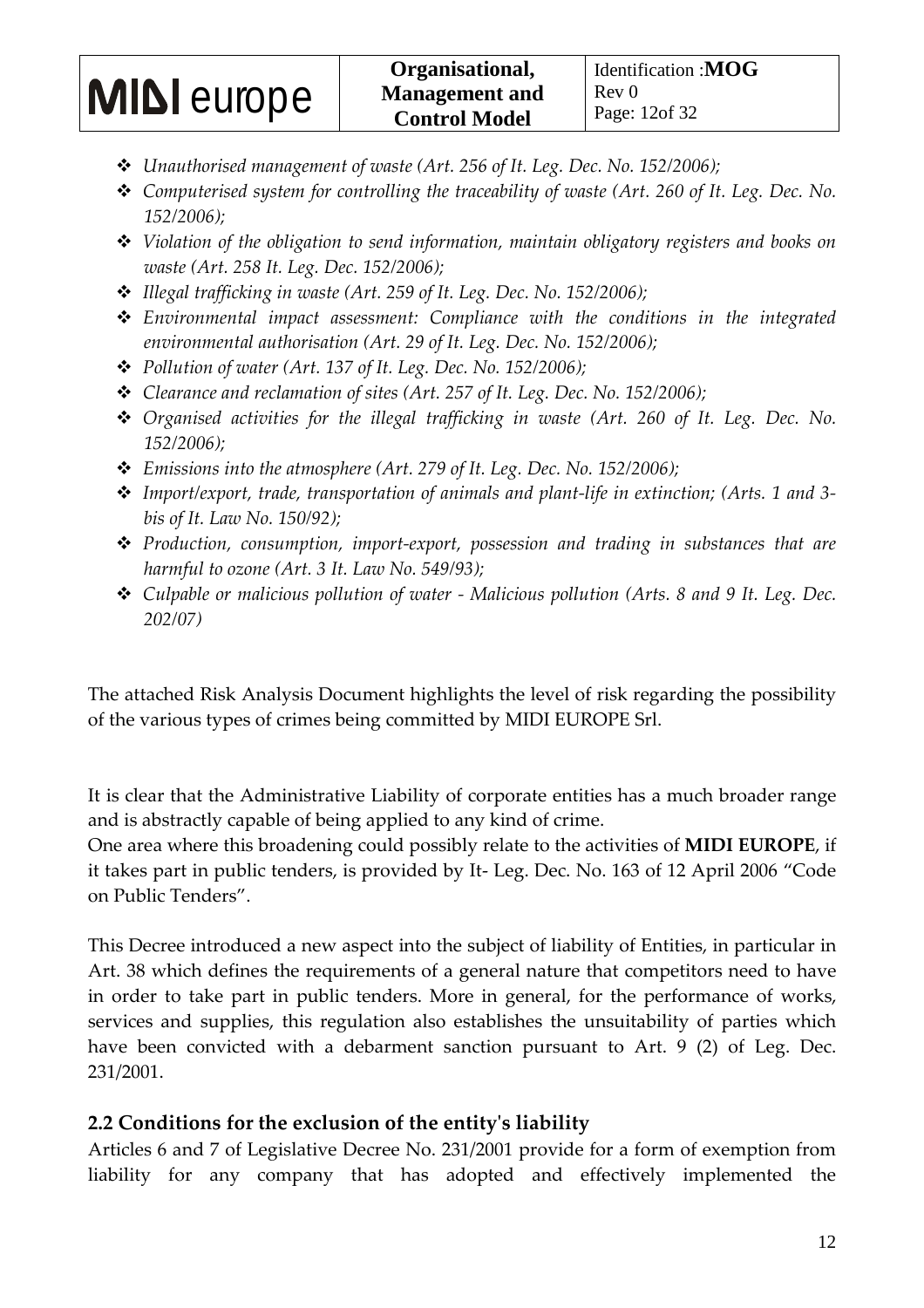"Organisational, Management and Control Model" aimed at preventing the committing of offences by Senior Representatives.

Therefore **MIDI EUROPE** is not liable for the offences committed by its Senior Representatives or by those subject to the direction or supervision of Senior Representatives, if it can prove that:

a) it has initiated an adequate process of risk assessment;

b) its Organisational Model provides for a system of sanctions for the breach of the regulations in the Code of Ethics, as well as the procedures provided for in the Model itself;

c) it has created a Supervisory Body with tasks, requisites and powers that are explained in greater detail further on;

d) the SB is not guilty of failing to carry out its controls or performs them insufficiently

e) the perpetrator of the crime acted by **fraudulently** evading the provisions of the Model.

### **2.3 Reference sources and codes of conduct**

The Decree specifies that Models can be adopted, guaranteeing the requirements referred to above, on the basis of codes of conduct prepared by relevant trade associations.

This Model is therefore inspired by the "*Guidelines for the construction of Organisational, Management and Control Models"*, prepared by Confindustria.

The Code of Ethics, attached to this Model is considered an integral part thereof. Although its aims and extent are quite different, it represents an instrument that encourages conduct aspiring to its guiding values - both within and outside the Company - and contains the rules of conduct that all those who work in and on behalf of **MIDI EUROPE**, at all levels, are obliged to observe and guarantee observance of with regard to and to the benefit of all stakeholders, also with reference to malicious offences and manslaughter and culpable personal injury due to violations of the occupational health and safety regulations;

The Model, on the other hand, meets the specific requirements contained in It. Leg. Dec. No. 231/01, that aim to prevent particular types of offences being committed (for acts that were apparently performed to the advantage of the company but which may, on the basis of the provisions of the said Decree, lead to administrative liability on account of an offence);

Therefore, as a compendium of the rules of conduct that need to be complied with, the Code of Ethics assists in creating the exemption from the terms of liability referred to in It. Leg. Dec. No. 231/2001.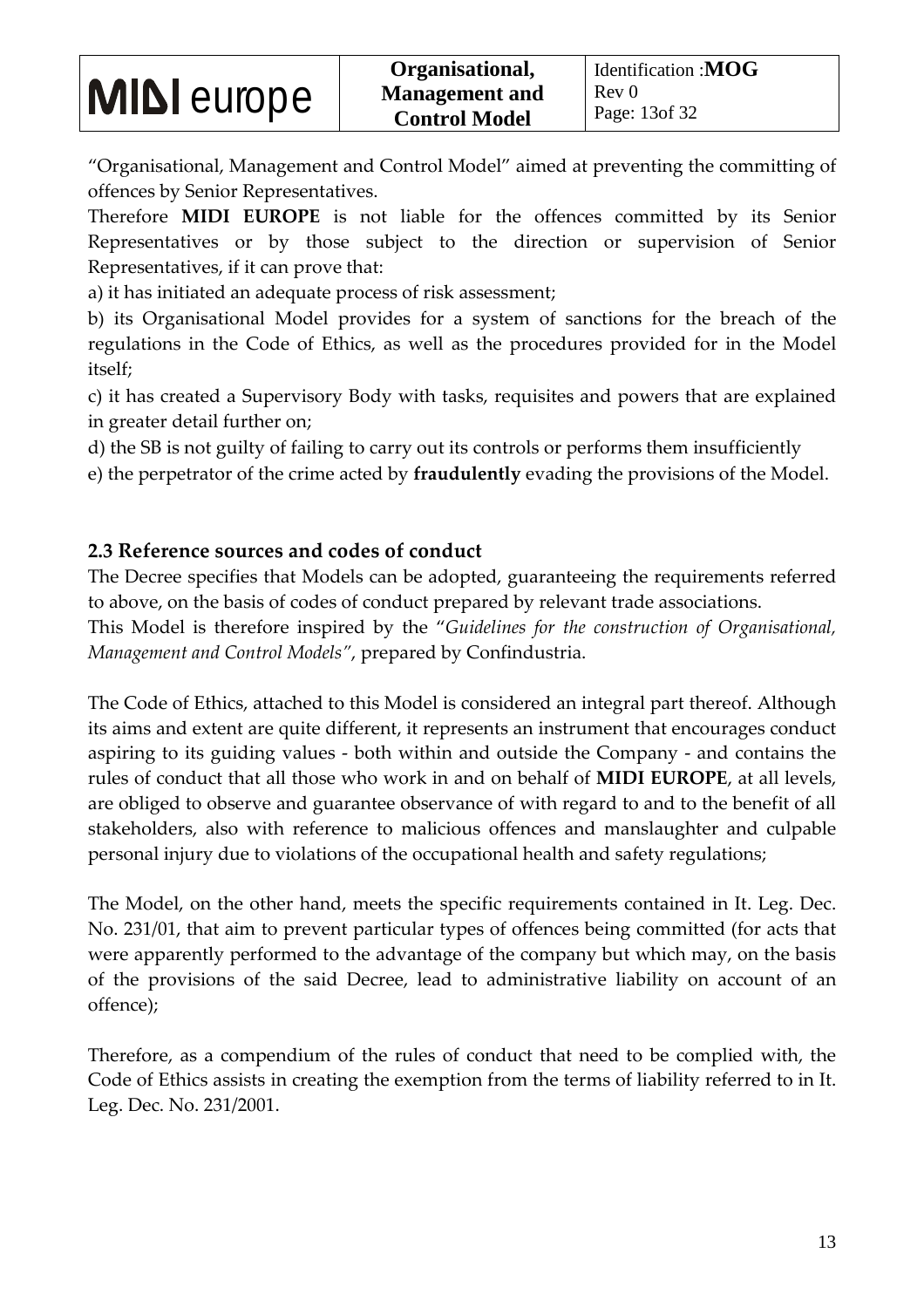### *3. THE MODEL*

### **3.1 Function of the MIDI EUROPE Srl Model**

In adopting the Model, the Company's intention is to fulfil all its obligations under the provisions of the law and, in particular, comply with the guiding principles of the Decree and also to provide an effective system of preventive controls, in particular, with regard to the objective of preventing offences being committed.

Through this Model, the Company means to achieve the following aims:

- a) providing employees and also those who act with a company mandate or are associated with the Company - with adequate information regarding the activities that can lead to the risk of offences being committed and concerning the relevant sanctions that may affect them or the Company as a result of violations of the rule of law or of MIDI EUROPE's internal provisions.
- b) disseminating and confirming a corporate culture based on legality with express objection by the Company of all forms of conduct contrary to the rule of law, to its internal provisions and, in particular, to the provisions contained in this Model;
- c) disseminating a culture of risk prevention and controls that need to make sure that the objectives, that the Company establishes for itself at any time, are accomplished;
- d) providing an efficient and balanced business organisation, with particular regard to making decisions and to their transparency, to preventive and subsequent controls, and also as regards internal and external information.

The Model provides for appropriate measures to improve efficiency in performing activities in full compliance with the law and its regulations, through the identification and prompt elimination of any risk situations.

The Company adopts and implements its effective procedural and organisational choices in order to:

- a) ensure that all human resources are hired, managed and trained according to the criteria outlined in the Code of Ethics and in compliance with the relevant laws, in particular with Art.8 of the Workers' Statute;
- b) encourage cooperation towards the effective implementation of the Model by all individuals who operate within the Company or with it, also ensuring protection and confidentiality regarding the identity of those who provide true information leading to the identification of conduct not in line with its prescriptions;
- c) ensure that the separation of powers, duties and responsibilities as well as their attribution within the corporate organisation, are compliant with the principles of transparency, clarity and verifiability and are consistent with the Company's activities;
- d) make sure that the determination of company objectives, at all levels, complies with criteria that are realistic and objectively achievable;
- e) identify and describe the activities performed by MIDI EUROPE, its functional organisation and its organisational chart through documents that are kept up-to-date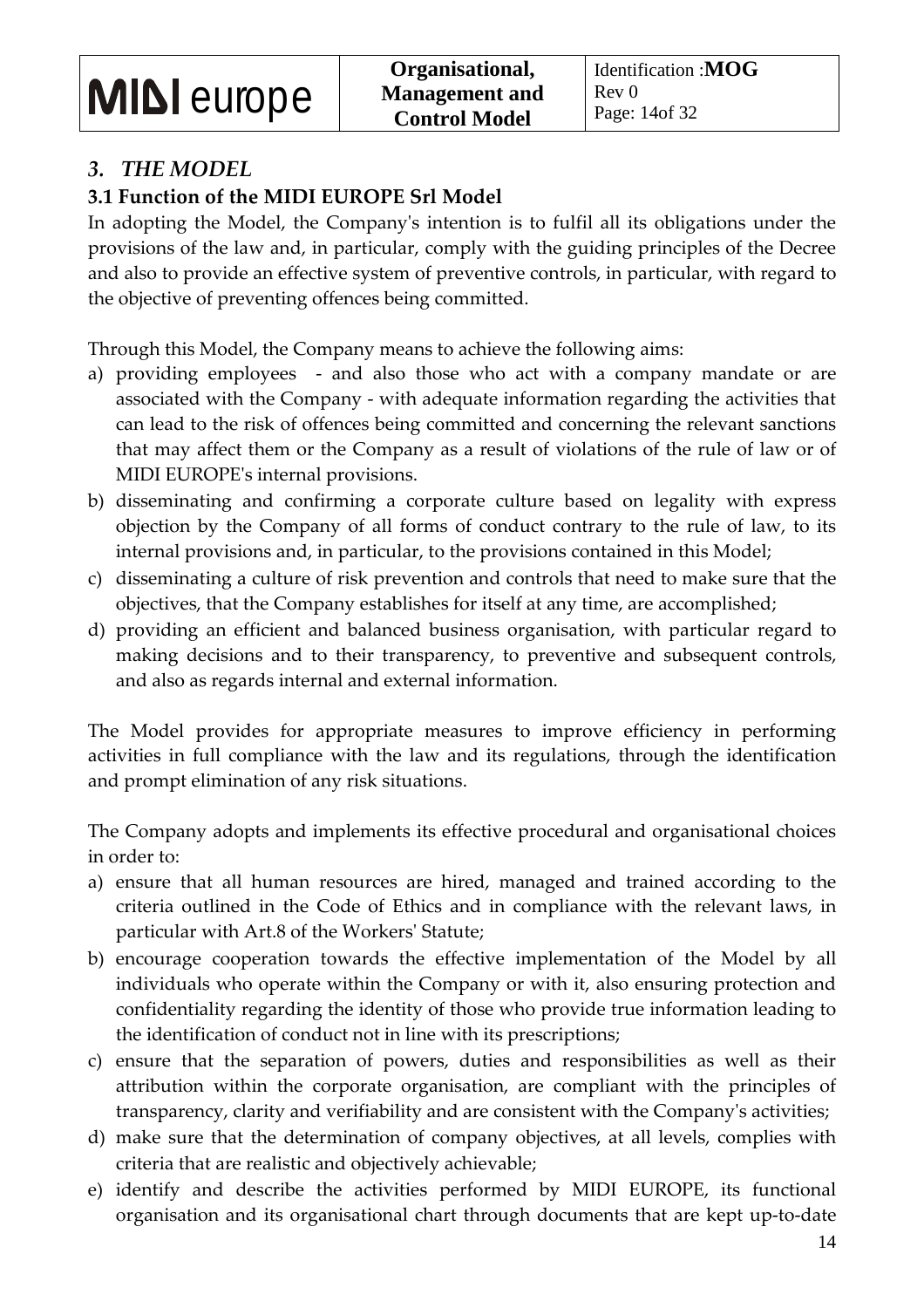and include clear information about powers, tasks and responsibilities assigned to the various individuals, as regards the performance of individual activities;

f) implement training programmes, with the aim of ensuring effective knowledge of the Code of Ethics and the Model by all those who operate within the Company or with it and are directly or indirectly involved in activities and operations at risk.

### **3.2 Elements in the Model**

MIDI EUROPE has undertaken an analysis of the company context aimed at highlighting the area or sector and what procedures might lead to the occurrence of offences under It. Leg. Dec. No. 231/01, drawing inspiration from the methodological approach of Confindustria which is briefly introduced as follows in its principal methodological phases:

- a) implementing a **process of risk assessment** consisting of the following two phases:
	- 1. **Identification of risks:** *that takes the shape of an analysis of the company context so as to*  highlight the area/sector of activity and what procedures might lead to offences under It. *Leg. Dec. No. 231/01 being committed. Following the methodological dictates of "Control and Risk assessment", the risks were identified and then classified according to their level of occurrence and seriousness.*
	- *2.* **Planning and development of the control system:** *that is, the assessment of the existing control system within the entity, the formulation of a "gap analysis" intended to identify which processes need operating procedures appropriate to effectively counter the* identified risks, the definition of the reference framework of preventive actions that the *structure needs to implement to adequately counter the risks of offences being committed.*
- b) providing an adequate system of sanctions for breaches of the regulations in the Code of Ethics and/or of the procedures provided for in the Model itself. Such violations, in fact, damage the relationship of trust created with the Company and must as a consequence lead to disciplinary actions, regardless of whether any judicial proceedings occur in those cases where the conduct actually becomes an offence;
- c) establish a body with independent initiative and control powers (hereinafter referred to as the **Supervisory Body**) which possesses the requisites of Autonomy, independence, professionalism and respectability and the competence to supervise the **effectiveness** of the Model and to conduct ongoing careful examination regarding its **adequacy**;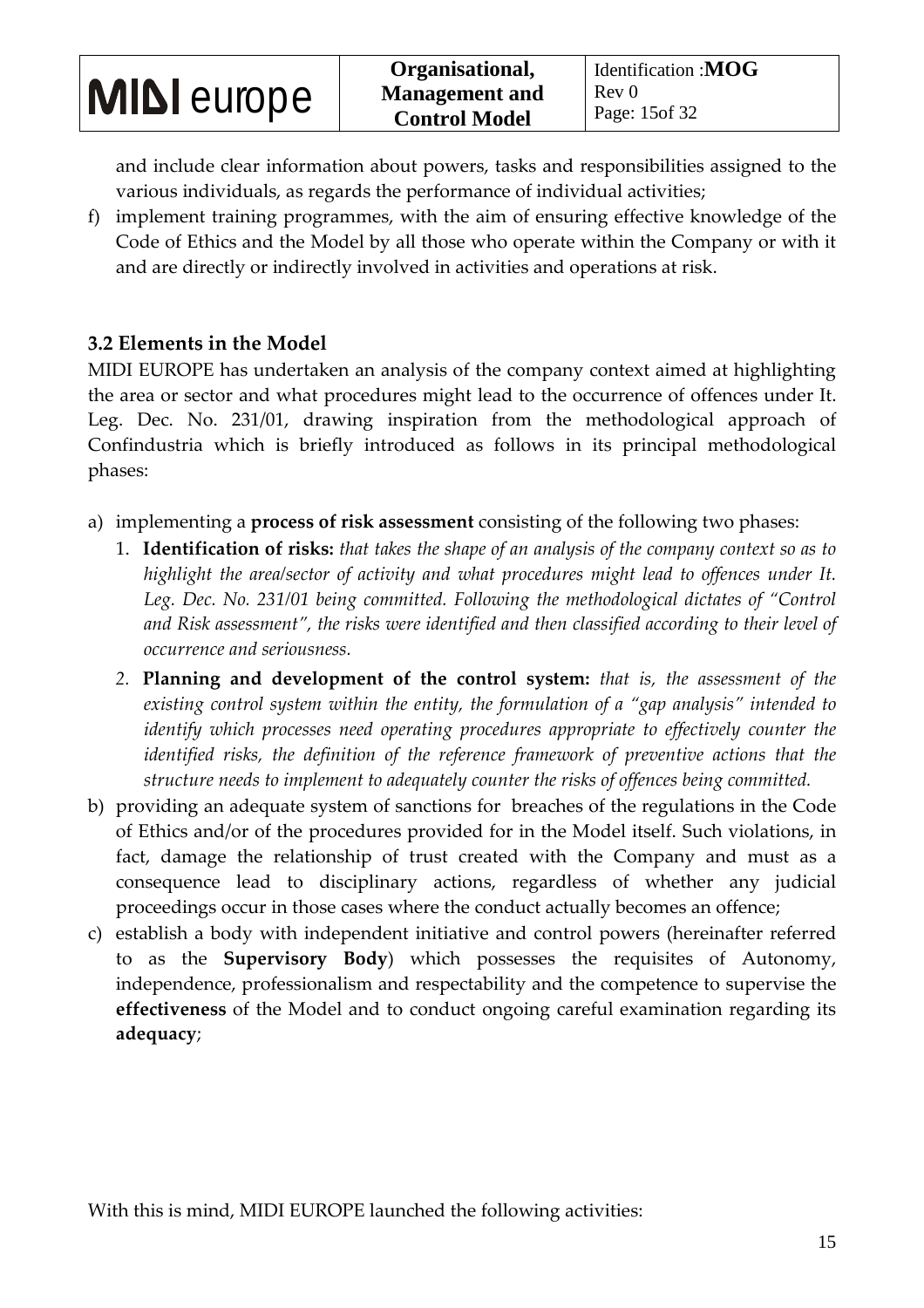- \* with the support of external consultants, it proceeded to inventory the various company areas and current processes, creating links between them and the possible offences specified in the Decree. The output of this activity is represented by a "Risk Analysis Document" which for all the types of offences shows:
	- o the activities/processes involved;
	- o the company functions involved;
	- o the assessment of risk based on the probability of an occurrence and its level of gravity;
- based on the macro-categories of offences that might occur, it developed some **SPECIAL PARTS** which define the guidelines and appropriate procedures for preventing or significantly reducing the risk of offences being committed.
- $\cdot$  it identified the function of the Reference 231 Officer for the analysis and prevention of risks.

Therefore in MIDI EUROPE, any sensitive activities are mainly those referred to in the specific **SPECIAL PARTS.** 

The SB has the power to identify other activities at risk which, on the basis of future legislative developments or Company activities, may be included among the list of sensitive activities.

The model also includes the related annexes which are an integral part of it:

- 1. List of offences and sanctions pursuant to It. Leg. Dec. No. 231/01
- 2. Italian Legislative Decree No. 231/01
- 3. Risk Analysis Document
- 4. "Document on Preventive Measures" for activities at risk (developed within each individual SPECIAL PART) with references to any operating procedures or protocols.
- 5. Data Security Policy Document
- 6. Risk Assessment Document pursuant to It. Leg. Dec. No. 81/2008 and reference documents
- 7. List of company procedures and policies

The following are also considered as elements that make up the Model:

- $\triangleleft$  the Company By-laws;
- $\triangleleft$  the compendium of existing delegations of powers and operating powers of attorney or a summary thereof.

As regards the establishment of the Supervisory Body, the Board of Directors instituted the **Supervisory Body** with the requisites specified in Chapter 4 below

In the performance of its control activities, it has free access to all company data and can make use of all corporate functions and structures. It also submits its audit reports to the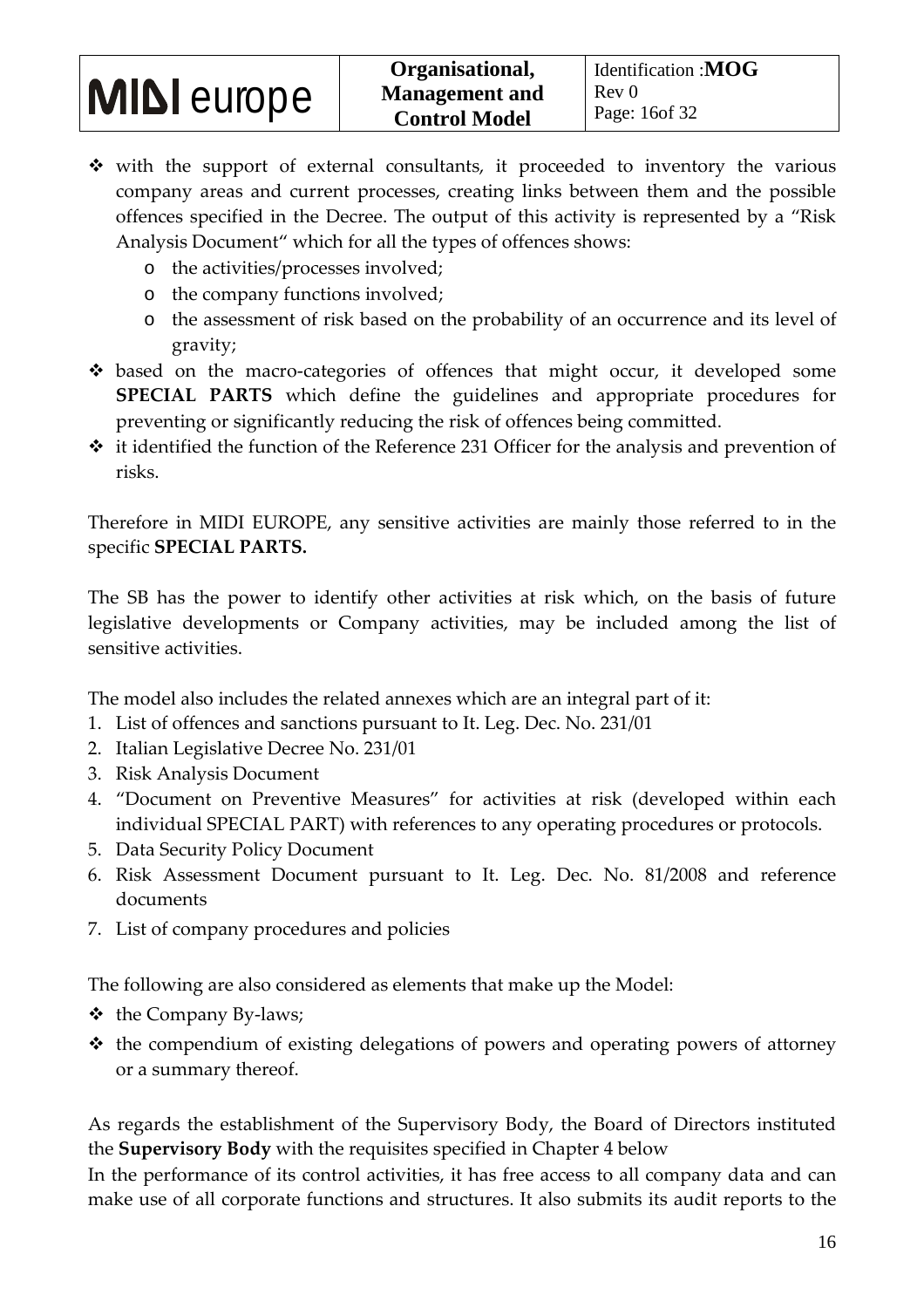Board of Directors and/or to the Board of Statutory Auditors. It also has its own budget to be used to carry out the functions it was appointed to perform.

### **Recipients of the Model**

The rules contained in the model are applied to those who perform functions of management, administration, direction and control within the Company (including those who do so *de facto*), to the Company's employees (even if on secondment abroad to carry out their activities), as well as to those who are not part of the Company but act with a mandate from or are associated with the Company, through so-called freelance contracts.

The Company disseminates the contents of this Model using the most appropriate means to provide effective knowledge thereof by all interested individuals, who must fully comply with all its provisions, also as a fulfilment of their duties of loyalty, fairness and diligence, that arise from the legal relationships established with the Company.

The Company condemns any conduct that differs from the law and the provisions of the Model and the Code of Ethics, even if such conduct aims to be in the interests of the Company i.e. with the intention of providing it with some advantage.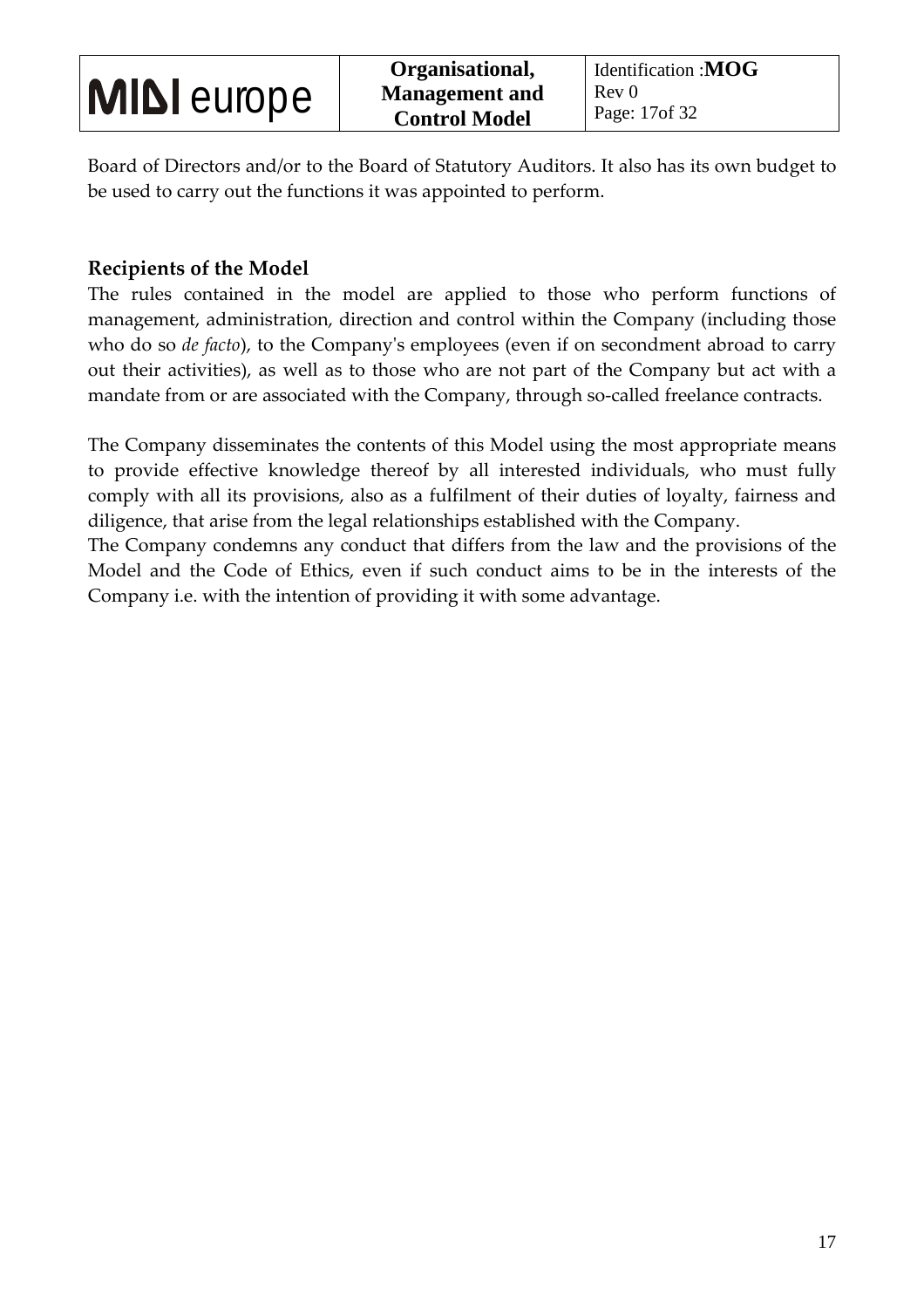### *4. SUPERVISORY BODY*

### **4.1 General information and requisites**

Pursuant to Art. 6 (1) of It. Leg. Dec. No. 231/2001, a Supervisory Body is established within MIDI EUROPE, in order to perform certain activities of direction and control as detailed in paragraph 4.3 below.

The Supervisory Body is independent, is autonomous in its actions and control activities, and its activities are characterised by professionalism and impartiality. These requisites must be understood as a benchmark for the procedures in fulfilling the tasks assigned to it. Therefore, it is positioned at the top level within the corporate hierarchy and is in direct relations with the Board of Directors of the Company and the boards of control, which it will notify, if any violations of this Model occur. The autonomy and independence of the Supervisory Body are, therefore, guaranteed by its recognised position within the context of the corporate organisational structure, as well as by the relationship lines with the company's senior management.

The SB has continuity of action and adequate "financial" autonomy through the allocation of resources from the Company, if required to assist it to fulfil its scheduled activities. The SB cannot be assigned functions of an operational kind so as to ensure the utmost objectivity in its actions.

### **4.2 Appointment and revocation of members of the SB**

The SB is appointed by resolution of the Board of Directors. With this resolution, the Board of Directors decides on the number of persons making up the SB, if constituted as a board, bearing in mind the activities to be performed and the experience gained by this Body in its activities. The choice regarding the composition of the SB must, nevertheless, be guided by the intention of it achieving the most effective level of operation.

The SB may consist of a single person or be constituted as a board. Employees may also be members of the SB. The regulations in the Italian Civil Code regarding mandates apply to the SB.

The fees for members of the SB are fixed by the Board of Directors when it is appointed and remains unchanged throughout its period in office.

The member or members (with the exclusion of any employees) must be chosen from among individuals outside the organisation, who are independent and in possession of specific competences and levels of professionalism.

The requisites regarding independence, competence and professionalism must be considered as requirements for all members of the SB and must be assessed with strict reference to the supervisory activities it needs to perform and that require, therefore, significant skills and technical and legal knowledge so as to ensure adequate analysis of the System of control and risk assessment.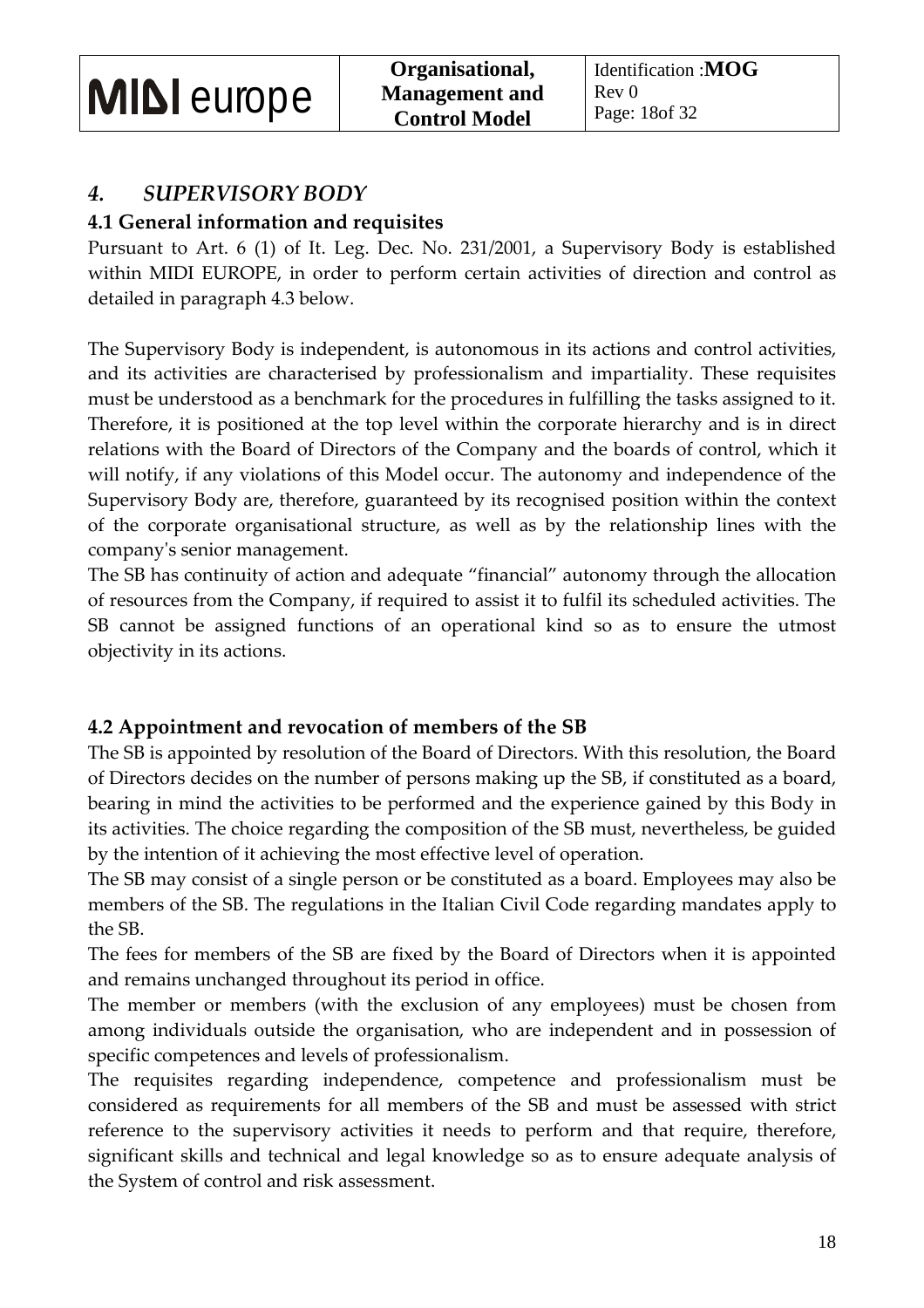The possible inclusion of a member from within the company meets the need of allowing the SB to have an immediate and in-depth knowledge of the Company structure, its organisation and its activities based on the definitions in the by-laws and internal regulations.

If a member of the SB resigns or dies ( if it is in the form of a board), the Chairman of the SB - or the oldest member, if the person resigning or who dies is the Chairman - must acknowledge the announced resignation or death of the member concerned and refer to the Board of Directors to have the person replaced.

The members of the SB must possess subjective requisites that ensure their effective autonomy and independence. The following are considered motives of ineligibility/incompatibility and/or forfeiture of office as a member of the SB:

- Being in one of the conditions provided for under Art. 2382 I.C.C., i.e. of debarment, disqualification, bankruptcy or conviction which leads to (even temporary) disqualification from holding public office, or the inability to hold senior managerial posts;
- Being a member of the Board of Directors or of another corporate body or senior manager or general manager of **MIDI EUROPE**, or of a company controlled by or controlling the Company or of the Auditing Firm assigned the task of auditing the accounts under current legislation, or auditors assigned a task by the latter;
- Being married to or having a kin relationship of up to the fourth level with any individuals mentioned in the previous point;
- \* Performing operational duties that are likely to affect objectivity in making judgements when checking on conduct and the application of the Model, or such as to affect the authoritativeness and ethical nature of their behaviour;
- ◆ Having had a civil service job with one of the central or local authorities during the three years prior to being appointed a member of the Supervisory Body;
- Being direct or indirect holders of shareholdings of such a size as to allow considerable influence to be brought against the Company or its subsidiaries;
- ◆ Having a conflict of interests even if it is a potential one with the Company or with its subsidiaries which could compromise the individual's independence.

If during the period of office, certain events were to occur leading to the forfeiture of office of one of the SB members, the Chairman of the SB - or the oldest member, if the person forfeiting office is the Chairman - must acknowledge the forfeiture of the member concerned and refer to the Board of Directors to have the person replaced. In this case, the newly-appointed members finish their term of office with the others already in office. If the SB consists of just one person, then the Chairman of the Board of Directors must acknowledge the forfeiture and call a Board Meeting to adopt the necessary measures.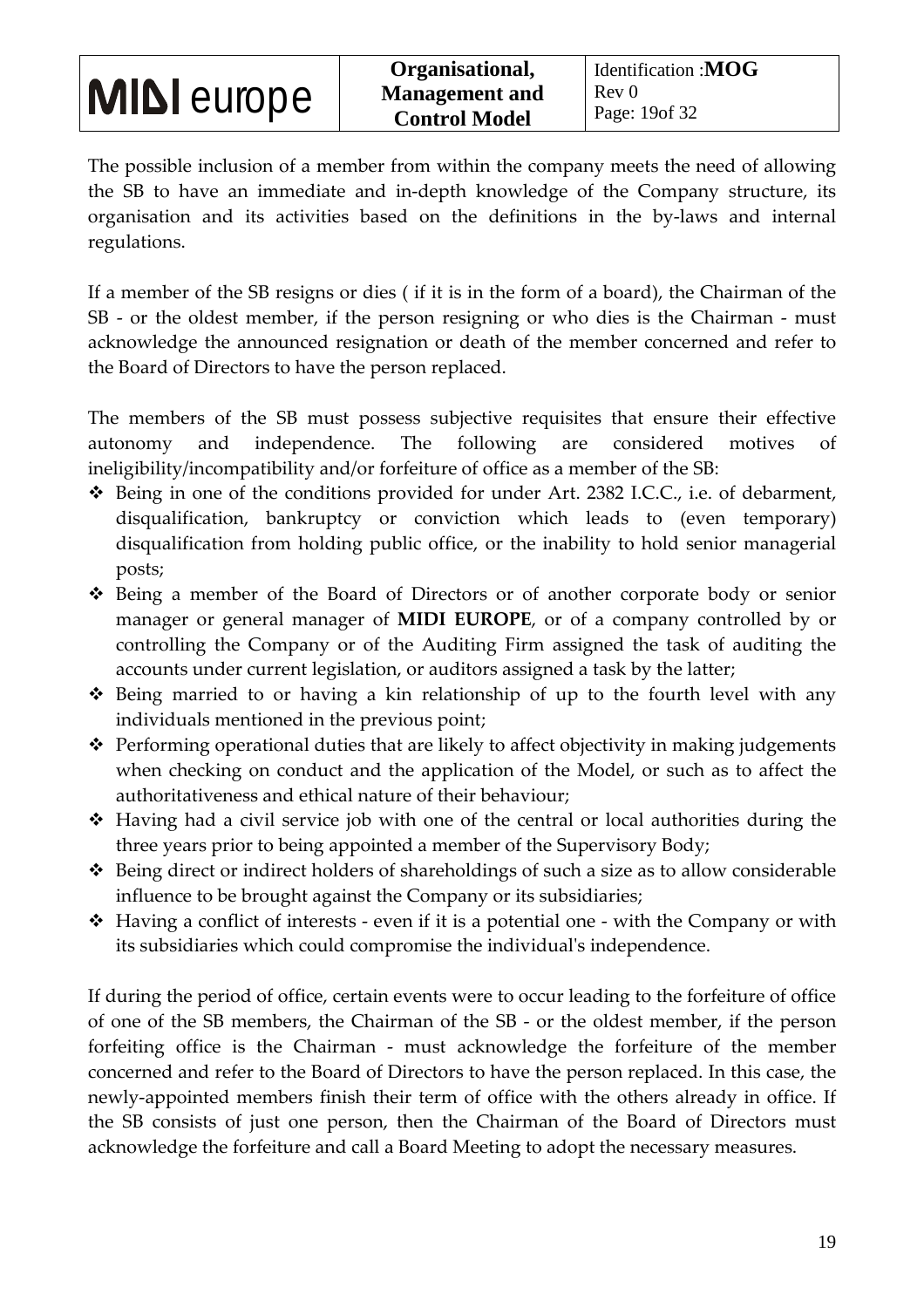When a member or members of the SB are appointed, they stay in office for three years and can be re-elected. They can only be revoked by the Board of Directors for just cause. If, during the period of office, one or more members of the SB fail to continue their work, the Board of Directors appoints replacements. In this case, the newly-appointed members finish their term of office with the others already in office.

The particular nature of the SB's assignments and the specific professional abilities required to perform its tasks might mean that the Company's SB seeks support from an internal reference officer whose functional and organisational criteria must be agreed with the Chairman of the Board of Directors together with the GM and/or MD.

In any case, following the above procedures and when there is a need to make use of professional abilities not found within the SB or on the Company's staff, the SB may ask permission from the Board of Directors to seek advice from other external professionals.

### **4.3 Tasks, checks and powers of the SB**

On a general level, the SB is assigned the task of:

- \* checking the appropriateness, adequacy and effectiveness of the Model in preventing offences punishable under It. Leg. Dec. No. 231/2001 being committed, in relation to the structure and activities performed by the Company;
- monitoring that the prescriptions in the Model and in the documents associated with it are complied with by the recipients, and taking any appropriate measures, as necessary.
- $\hat{\mathbf{v}}$  verifying whether the Model needs updating and implementing and updating the internal control procedures by checking on any changes in the company's situation; analysing the effectiveness and functionality of the proposed amendments;
- $\div$  performing every other task that is attributed to the SB by law or by the Model.

The SB performs the aforesaid aims by:

- $\hat{\mathbf{v}}$  implementing its control procedures with one clarification, however, that primary responsibility for control over the activities - also with reference to the potential risk areas - lies with the operating management and is an integral part of the existing process controls within the Company;
- $\hat{\mathbf{v}}$  regularly surveying the corporate activities so as to have an up-to-date map of the risk areas within the overall corporate context;
- $\triangleleft$  checking on the implementation of appropriate initiatives for the dissemination of knowledge and understanding of the Model;
- $\cdot$  checking the internal organisational documentation required for the functioning of the Model, containing instructions, procedures, explanations and/or updates;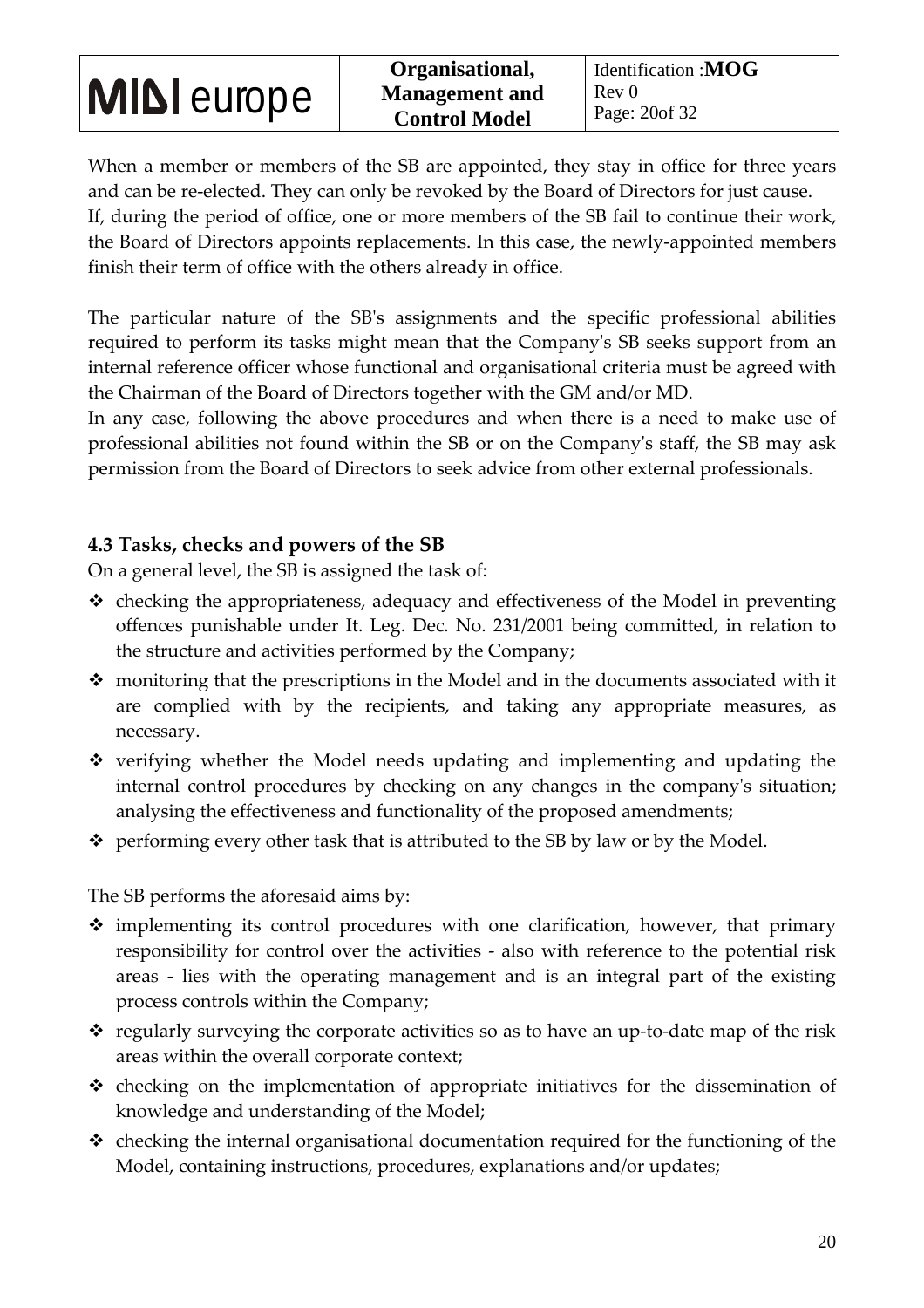- $\hat{\mathbf{v}}$  coordinating with the other corporate functions (also through specific meetings) in order to monitor the risk activities more effectively;
- $\hat{\mathbf{v}}$  ascertaining any alleged violations of the provisions in this Model and/or in It. Leg. Dec. No. 231/2001 and proposing the most appropriate measures to be taken;
- $\cdot$  reporting to the competent bodies about any deficiencies in the Model and formulating related proposals for amendments and improvements;
- coordinating with the Managers of the other Corporate Functions in order to coordinate the various aspects relating to the implementation of the Model;
- $\cdot$  carrying out every other kind of general or targeted control, that might be necessary, over the actual performance of individual operations, procedures or activities within the Company.

Any SB activities that might lead to and/or require the intervention of the structure, must be agreed and coordinated beforehand with the General Manager of the Company.

The members of the SB must fulfil their duties with the diligence of a mandate holder and are responsible for the truth of their statements.

In order to be able to fulfil its tasks thoroughly, the SB must:

- have adequate financial means at its disposal in order to perform its supervisory and control activities as specified in the Model. In this sense, the Board of Directors, in line with the SB's proposal, annually approves an expenditure budget for the year in progress and the final accounts of the previous year.
- possess the powers to request and acquire data, documents and information from every level and sector of the Company;
- possess the powers to investigate, inspect and verify conduct (also through interrogating personnel while guaranteeing confidentiality and anonymity), and also to propose sanctions against individuals who have not complied with the regulations contained in the Model.

All documentation concerning the activities performed by the SB (reports, information sheets, inspections, checks, papers, etc.) is kept in an appropriate archive with access restricted to members of the SB for a period of at least 5 years (without prejudice to any other obligations found in other regulations).

### **4.4 Rules regarding the operation of the SB**

If the SB is constituted as a board, it must personally proceed with appointing one of its members as Chairman and one with the functions of Secretary. If no agreement is able to be found on the choice of the Chairman and/or the Secretary, these appointments will be made by the Board of Directors.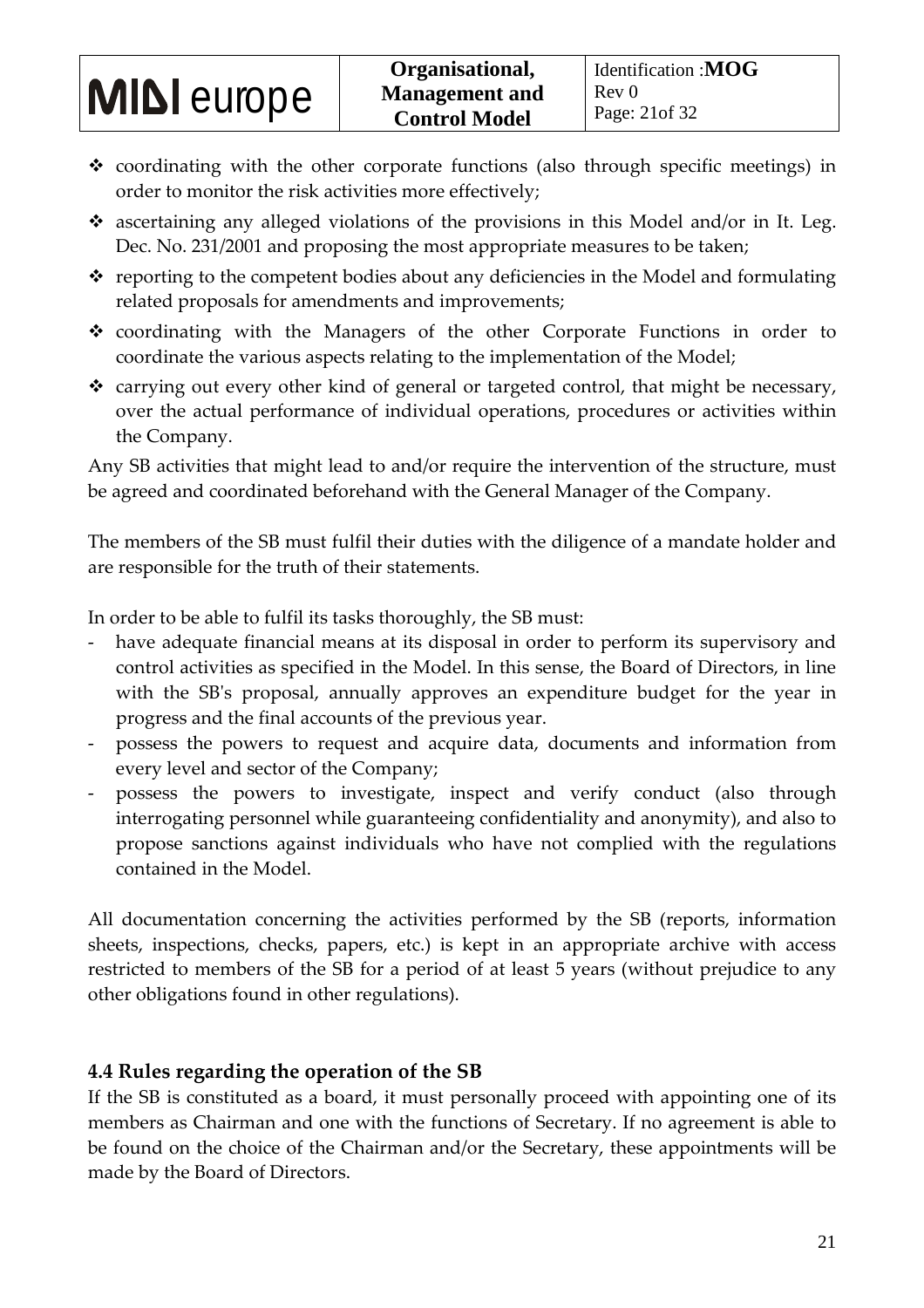If the Chairman is absent or unable, he is substituted in all assignments by the oldest member .

The SB meets at least once every six months. The meeting is called by the Chairman.

The SB must also be promptly convened:

- $\cdot \cdot$  by the Chairman, whenever he feels it is necessary;
- $\cdot$  by the Chairman, whenever he receives a direct motivated request from just one of the members of the SB;
- $\cdot$  by the Chairman, whenever he receives a direct motivated request from just one of the members of the other corporate bodies, such as the Board of Statutory Auditors and/or the Board of Directors.

The meeting can be called informally or formally by written notification.

The Chairman and the Secretary write and sign the minutes of the meetings which are kept by the Secretary in chronological order.

In order for the resolutions to be valid, the majority of the members in office need to be present.

The resolutions are passed by absolute majority of votes. If a vote is drawn, the vote of the person chairing the meeting takes precedence.

The unjustified absence at two consecutive meetings means that the member forfeits their office.

For information and consultation purposes, other persons can also take part in the meetings of the SB (members of the Board of Directors, of the Board of Statutory Auditors, of the Auditing Firm etc.), when expressly invited to do so by the SB.

### **4.5 Checks on the Model by the SB**

In relation to the tasks of monitoring and updating the Model assigned to the SB by Art. 6 of It. Leg. Dec. No. 231/2001, the Model will be subject to three kinds of checks:

- $\triangleleft$  Checks on the records. These checks will be done periodically on the most important deeds and contracts entered into by the Company within the identified risk areas.
- Checks on the procedures. This kind of check will also be done periodically and will concern the functioning of the Model and the application of defined procedures within the general part and the SPECIAL PARTS.
- Checks on reports received and actions taken following requests by the SB or by other interested parties and on the knowledge that interested parties have of the Model. This kind of check is conducted once a year.

The results of these checks are highlighted in the SB's Annual Report to the Board of Directors.

### **4.6 Information flows from the SB to the top management and the Board of Statutory Auditors**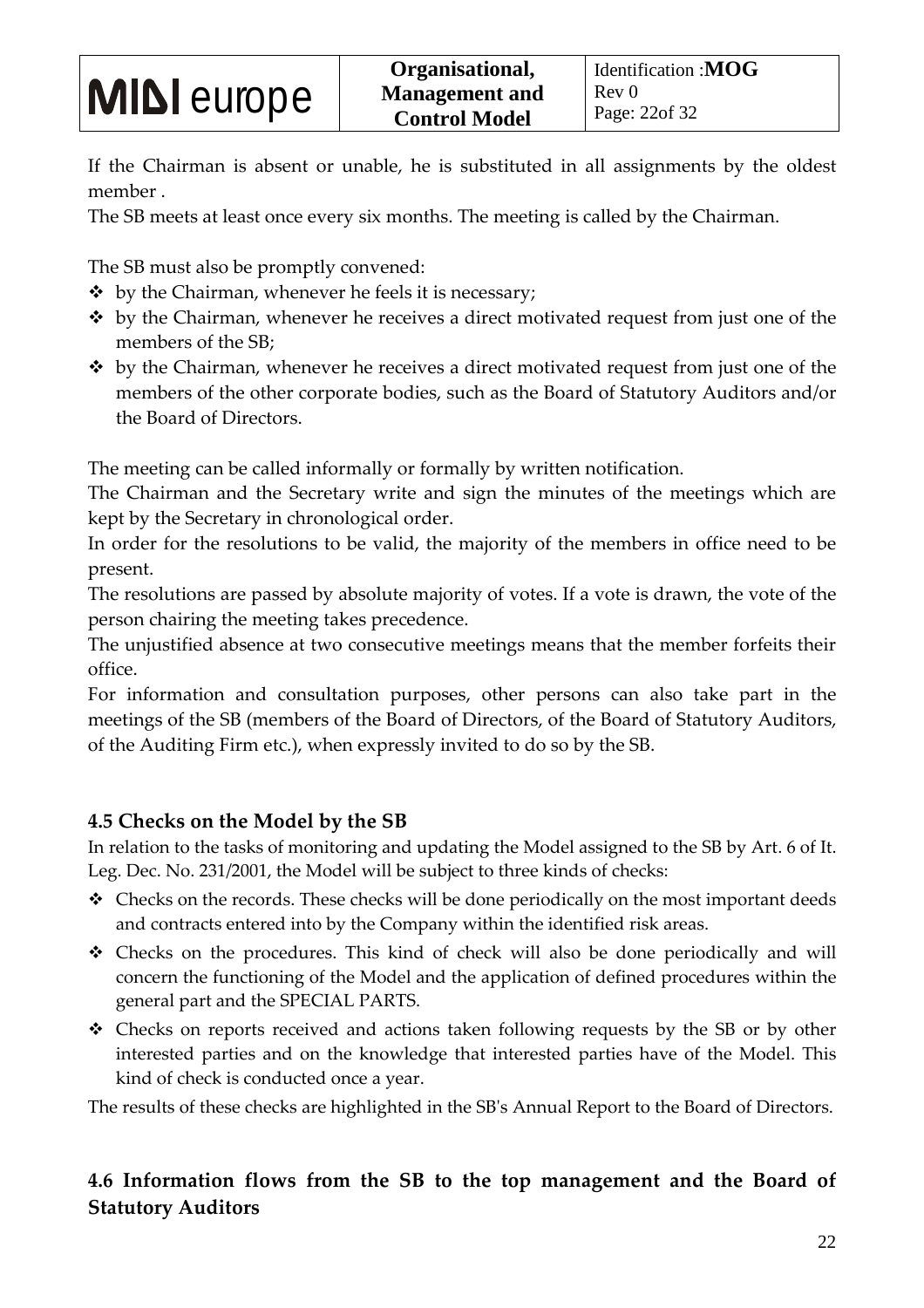The Supervisory Body reports to the top management and control bodies of the Company regarding the implementation of the Model and/or any critical aspects and informs them of the results of its activities in carrying out its assigned tasks. While respecting the principles of autonomy and independence, it is necessary to establish specific channels of communication and adequate means of cooperation between the SB and the other Corporate Bodies of the Company, so as to allow the SB to work with maximum efficiency.

For this purpose, the SB reports to the Board of Directors and the Board of Statutory Auditors:

- $\hat{P}$  regarding its activities, after each meeting it holds, by attending the immediately subsequent meetings of the Corporate Bodies;
- $\div$  on an annual basis regarding the implementation of the Model, highlighting the checks and control activities performed, the results of the same, any deficiencies in the Model and any proposals for actions that need to be taken. On this occasion, the SB will also submit the annual programme of checks for the following year.

In addition, the SB can request a hearing with the Board of Directors and/or the Board of Statutory Auditors whenever it considers it appropriate for these bodies to examine or intervene on matters relating to the functioning and effective implementation of the Model or whenever particularly significant events have occurred.

In order to guarantee a correct and effective flow of information, aimed at the full and correct exercising of its powers, the SB also has the right to ask the Chairman of the Board of Directors directly for clarification or information.

### **4.7 Information flows to the SB**

In addition to the documentation expressly referred to in each single SPECIAL PART of this Model, the SB needs to be notified about the implementation of the Model in the areas of activity at risk and about any violations of the regulations in the Model.

In particular, there is:

- a) an obligation on the part of all Recipients of the Model to report any violations;
- b) an obligation on the part of all Recipients of the Model to provide information about official acts; this also applies to those individuals involved in the reception and/or preparation of such acts;

With regard to point a), the following prescriptions apply:

- $\hat{\mathbf{v}}$  reports must be made in writing and not be anonymous. They must be addressed to one's own Functional Manager or directly to the SB;
- $\hat{P}$  The SB assesses the reports it receives and takes any consequent measures under its own responsibility and discretion, by listening (if appropriate) to the person making the report and/or to the person responsible for the alleged violation, and providing a written report on any decisions not to proceed with an internal investigation.
- The SB ensures protection for persons providing information, against any form of retaliation, discrimination or penalization, also guaranteeing that the identity of the person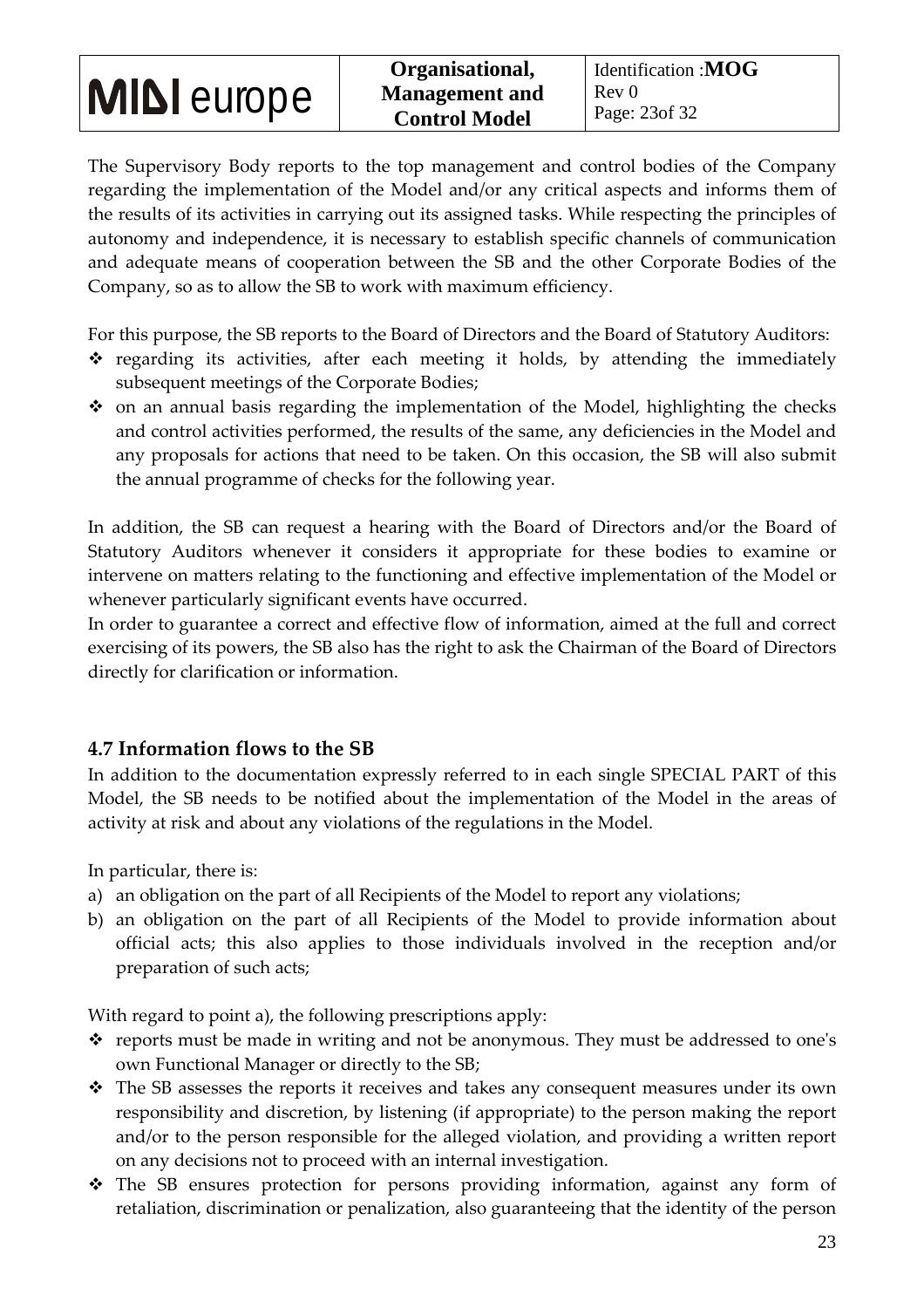will be kept confidential, except when legal obligations or safeguarding the rights of the Company or of persons who have been accused falsely, require otherwise;

 $\hat{\cdot}$  Th SB creates and maintains an archive where to store all the reports it has received, after making its own report about each one. This archive must be kept by the SB and must not be accessible to any person except the SB.

In order to facilitate the flow of reports and information to the SB, specific channels of information must be created (email, postal address...) and notified formally to the whole structure.

The SB gathers any reports it receives also from third parties (e.g. customer complaints) regarding any actual or presumed violation of the Model or, nevertheless, about any behaviour not in line with the Company's rules of conduct.

With reference to point b), information concerning the following points must be sent to the SB without delay:

- $\triangleleft$  the system of delegated powers and the continually-updated organisational chart;
- measures and/or reports from Police Authorities or from any other Authority, which could lead to the belief that investigations are in progress, even with regard to unknown persons, concerning offences referred to in It Leg. Dec. No. 231/2001 committed in the interest or to the advantage of the Company;
- $\cdot$  the launch of judicial proceedings for offences under It. Leg. Dec. No. 231/2001;
- $\cdot$  every deed and/or document relating to public subsidies received by the Company;
- \* a summary table prepared after public tenders or negotiated contracts with Public Entities;
- any reports prepared by managers of the corporate functions within the scope of their activities which may include details about deeds, acts, events or omissions of a potentially critical nature regarding compliance with It. Leg. Dec. No. 231/2001;
- organisational and regulatory actions aimed at the effective implementation of the Model at all levels;
- $\hat{P}$  reports regarding the start of disciplinary proceedings, any sanctions applied or the shelving of such proceedings with related reasons for the closure.

The SB may ask for information and/or documentation about the above, from the Board of Directors, other Corporate Bodies, Senior Managers and Employees. The relevant corporate functions are obliged to provide full cooperation in this.

If the above obligations on providing information are not observed, the SB may propose the issue of disciplinary measures to the Board of Directors or the Management.

The failure to comply with the obligations on providing information leads to the application of disciplinary measures under the CCNL and company regulations.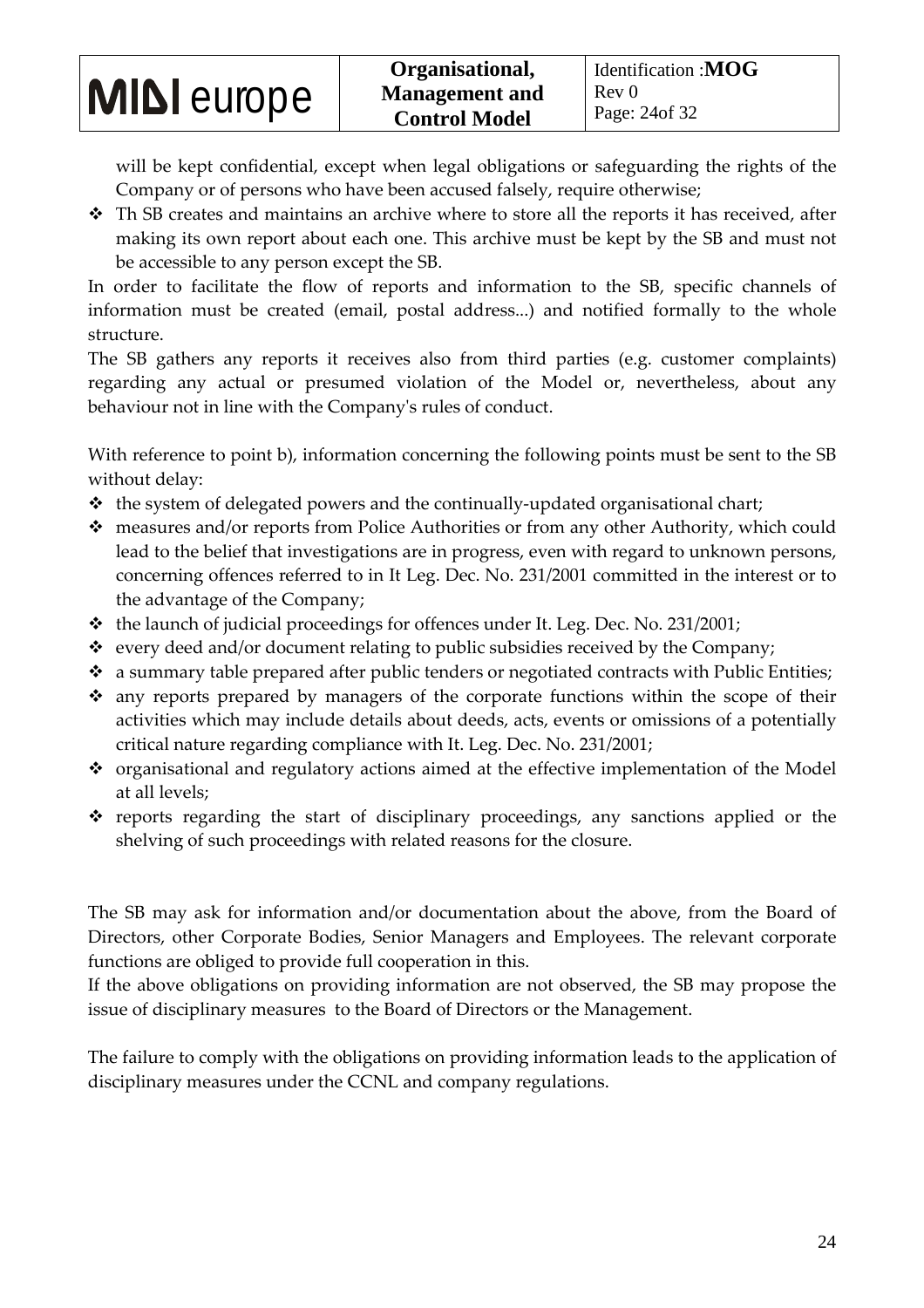### **5. STRUCTURE OF THE SYSTEM OF SANCTIONS**

### **5.1. Guiding principles and aims of the system of sanctions**

In the light of Art. 6 of It. Leg. Dec. No. 231/2001, an important aspect for the effectiveness of the Model and for the efficiency of the actions of control by the Supervisory Body is the preparation of a system of sanctions, as specified below, in response to violations of the rules of conduct contained in the Model and aimed at preventing offences under the Decree.

In this regard MIDI EUROPE has prepared a suitable disciplinary system for sanctioning the failure to comply with the provisions of the Model with reference to individuals on the top rungs in the company and those individuals under the management of others. Disciplinary sanctions are applied regardless of the outcome of any criminal proceedings, since the rules of conduct imposed by the Model are assumed by the Company in full independence regardless of any offence that such conduct may provoke.

The disciplinary system adopted by MIDI EUROPE provides for a scale of applicable sanctions in line with the level of risk that each type of conduct may provoke with respect to the committing of offences. The adequacy of the disciplinary system towards the provisions of It. Leg. Dec. No. 231/2001 needs to be monitored constantly by the SB and the SB needs to be ensured adequate flows of information regarding the types of sanctions inflicted and the circumstances surrounding their imposition. The SB may propose that the Board of Directors takes some disciplinary measures and will monitor their application, but the responsibility for disciplinary action lies with the Board of Directors, or with the Management if appropriately delegated, who will exercise such powers according to the specified methods and procedures in the disciplinary system in force at the time.

### **5.2 Sanctions for violations of the Model and/or Code of Ethics: the various cases**

In line with the provisions of the law and for the sake of example, the following are violations of the Model and/or the Code of Ethics:

- \* actions or behaviour that do not comply with the provisions of the Model and/or the Code of Ethics, or the failure to act or behave in line with the provisions of the Model and/or the Code of Ethics, when fulfilling activities at risk;
- $\cdot$  actions or behaviour that do not comply with the provisions of the Model and/or the Code of Ethics, or the failure to act or behave in line with the provisions of the Model and/or the Code of Ethics:
	- a) that will objectively expose the Company to a situation of risk as regards the committing of one of the offences under It. Leg. Dec. No. 231/2001;

b) that are unequivocally aimed at committing one or more of the offences under It. Leg. Dec. No. 231/2001;

c) that are likely to lead to the application against the Company of sanctions under It. Leg. Dec. No. 231/2001.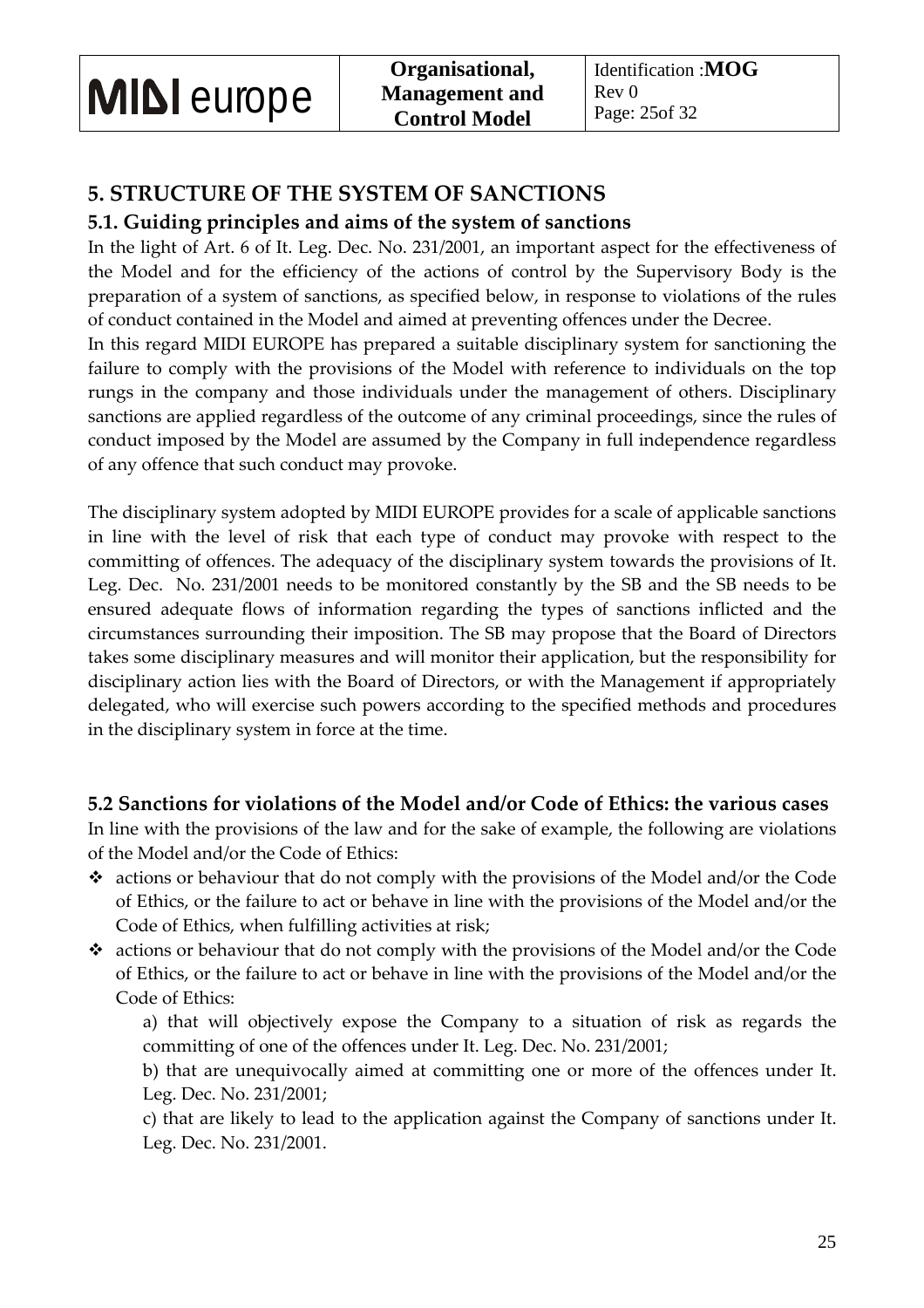### **5.2.1 Measures against Directors**

If any of the Directors of MIDI EUROPE breach the provisions of the Model and/or the Code of Ethics, the SB shall inform the entire Board of Directors and the Board of Statutory Auditors, who will take appropriate actions in line with the regulations in force.

### **5.2.2 Measures against Senior Managers**

If any senior manager breaches the rules of conduct contained in this Model and/or the Code of Ethics, it will lead to the application of a sanction against the person responsible, that is considered most appropriate in line with the provisions of the Law and the regulations specified in the related national labour contract, including the possibility of dismissal.

In addition, such cases might also lead to the revocation of the powers of attorney assigned to the senior manager and, where possible, the assignment to other duties.

The sanctions of a disciplinary nature, as well as the possible request for compensation for damages will be proportionate to the level of responsibility, the role and the level of trust associated with the assigned tasks.

The Supervisory Body must be involved in the procedures to verify violations and impose sanctions on senior managers due to violations of the Model, in the sense that no disciplinary measures may be filed away or disciplinary sanctions imposed on a senior manager, due to breaches of the Model, without the SB being informed or asked for its opinion.

### **5.2.3 Measures against Employees (Workers, Office Staff and Middle Managers)**

Any conduct by Employees in violation with the rules of conduct contained in this Model and/or the Code of Ethics amounts to a disciplinary offence and will lead to the application of disciplinary sanctions.

Any report made by the SB concerning violations of the Model and/or the Code of Ethics will activate the procedural mechanism aimed at verifying the reported conduct and/or omission.

If the investigations, which will follow the disciplinary procedure in force at the time, prove that violations of the Model and/or the Code of Ethics have occurred, disciplinary sanctions in line with the applicable employment contract will be identified and imposed on the individual responsible for the actions. The sanctions will be decided by the Board of Directors or by the competent Personnel Dept. on the basis of the delegated powers and responsibilities and after seeking the SB's advice, if necessary.

Sanctions that are applicable against employees fall within the category of those in the CCNL used by the Company, in compliance with the procedures in Art. 7 of Italian Law No. 300 of 30 May 1970 (Workers' Statute). The specified disciplinary sanctions are:

- Verbal warning;
- Written warning;
- $\cdot \cdot$  Fine of up to three hours of relevant total salary rate (basic salary + weighting);
- $\bullet$  Suspension from service and from receiving salary up to a maximum of 3 days;
- $\bullet$  Disciplinary dismissal (with or without notice pursuant to Art. 2119)

The sanctions imposed are proportionate to the gravity of the violation. Attention will be given to: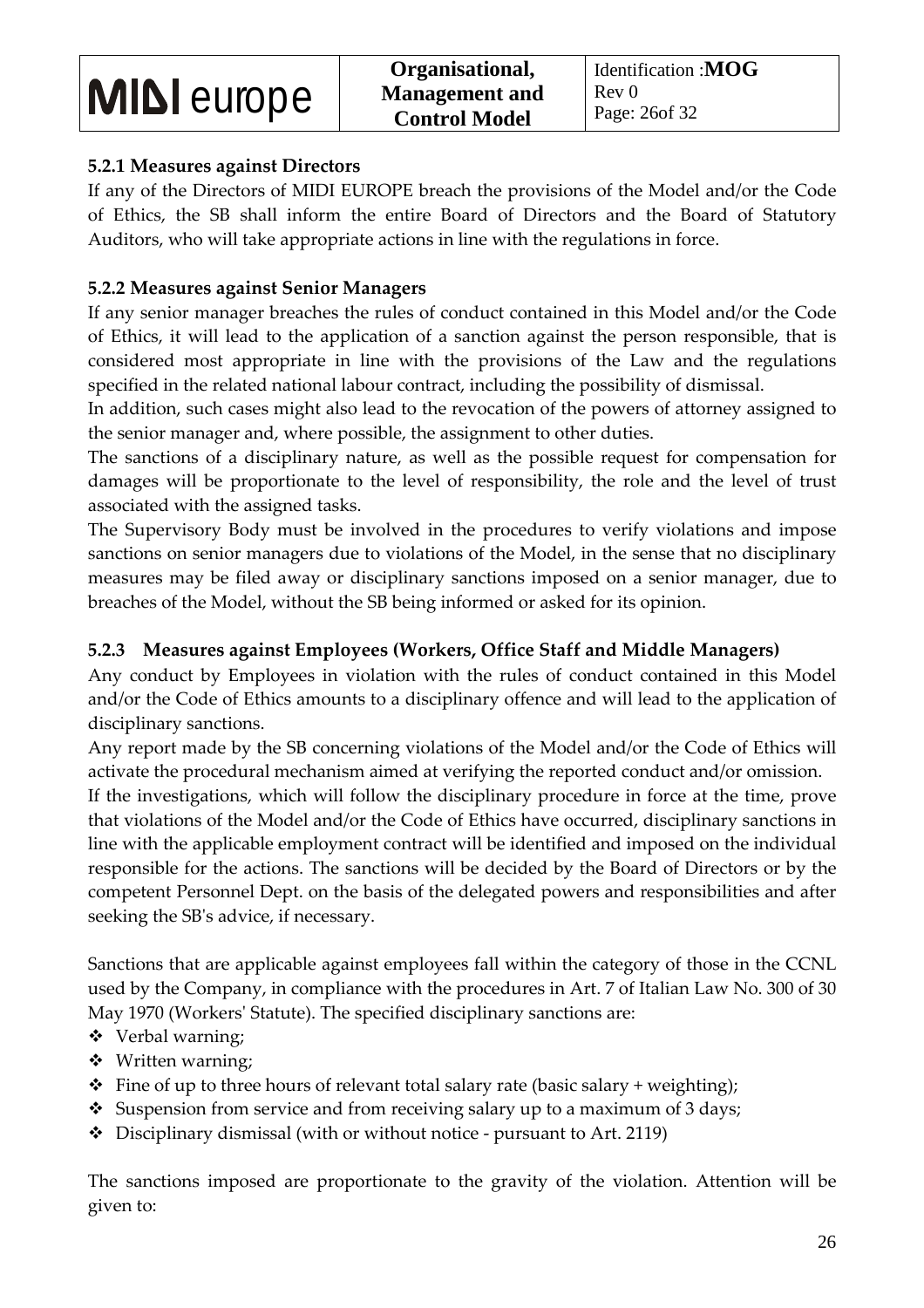- $\triangleleft$  the intentionality of the conduct or the level of negligence;
- $\cdot$  the overall conduct of the employee with particular regard to the existence or otherwise of previous disciplinary actions;
- $\triangleleft$  the level of responsibility and autonomy of the employee committing the disciplinary offence;
- $\triangleleft$  the seriousness of the effects of the conduct i.e. the level of risk to which the Company may reasonably be exposed - pursuant to and with the effects of It. Leg. Dec. No. 231/2001 - as a result of the censured conduct;
- \* any other particular circumstances surrounding the disciplinary offence;

In addition to and supplementing the examples specified in the relevant CCNL, it should be noted that any employee/worker will be guilty of an offence, if through their own failure to act or by aiding and abetting other persons, they:

- $\cdot$  violate the internal procedures provided for by this Model and/or Code of Ethics due to "non-compliance with the provisions of service";
- $\cdot$  violate the internal procedures provided for by this Model and/or Code of Ethics through conduct that amounts to "tolerance of irregularities in service" or "failure to comply with service duties or obligations," which has not jeopardised a service or the interests of MIDI EUROPE;
- $\cdot$  violate the internal procedures provided for by this Model and/or Code of Ethics or, in performing activities in risk areas, they adopt a kind of conduct that does not comply with the provisions of the Model and/or the Code of Ethics, where such conduct may be construed as a "refusal to carry out orders concerning service obligations", or as "habitual negligence or habitual failure to comply with laws or regulations or service obligations in carrying out work duties" or in general, for any deliberate negligence or failure to comply with laws or regulations or service obligations, that cannot otherwise be sanctioned;
- $\triangleleft$  adopt, in performing activities in risk areas, a kind of conduct that does not comply with the provisions of this Model and/or the Code of Ethics, where such conduct may be construed as an "irregularity, carelessness or negligence, or failure to comply with laws, regulations or service obligations which have jeopardised the safety and regularity of service with serious damage to assets of the company or of third parties";
- adopt, in performing activities in risk areas, a kind of conduct that clearly violates the provisions of this Model and/or the Code of Ethics, and will lead to the effective application against the company of measures under the Decree, since such conduct will necessarily be construed as an "intentional violation of laws or regulations or official duties, which may seriously jeopardise or have seriously jeopardised the Company or third parties";
- $\hat{\mathbf{v}}$  have behaved in a way that is directly aimed at committing an offence punishable under It. Leg. Dec. No. 231/2001.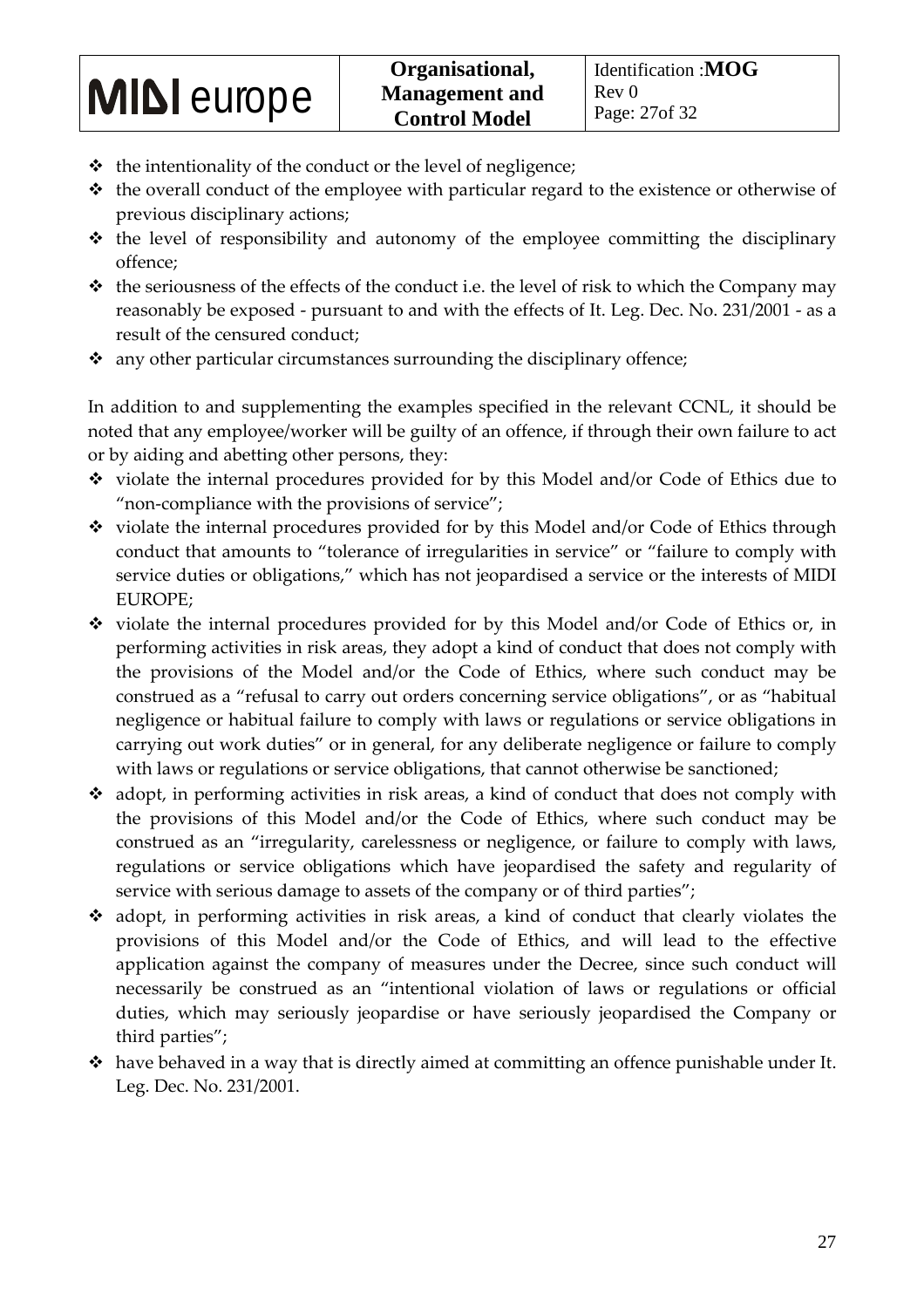The Supervisory Body must be involved in the procedures to verify violations and impose sanctions due to violations of the Model and/or the Code of Ethics, in the sense that no disciplinary measures may be filed away or disciplinary sanctions imposed due to breaches of the Model and/or the Code of Ethics without the SB being informed or asked for its opinion.

In any case, if the deed amounts to violation of duties under the law or the employment contract and such conduct no longer allows the employment relationship to continue, not even on a temporary basis, a decision may be taken to dismiss the individual without notice, pursuant to Art. 2119 of the Italian Civil Code and in compliance with the disciplinary procedure.

### **5.2.4 Measures against Statutory Auditors**

If any of the Statutory Auditors of MIDI EUROPE breach the provisions of the Model and/or the Code of Ethics, the SB shall inform the entire Board of Directors and the Board of Statutory Auditors, who will take appropriate actions in line with the regulations in force.

#### **5.2.5 Measures against Consultants and Partners**

Any conduct adopted by Consultants or partners in contrast with the rules of conduct indicated in the Model and that is likely to lead to the risk of an offence being committed under It. Leg. Dec. No.231/2001, may, in line with the specific clauses in the underlying contract governing the relationship, determine the termination of the relationship, without prejudice to the possible application of penalties, if they are provided for. The Company may also seek compensation, if such conduct causes actual damage to it.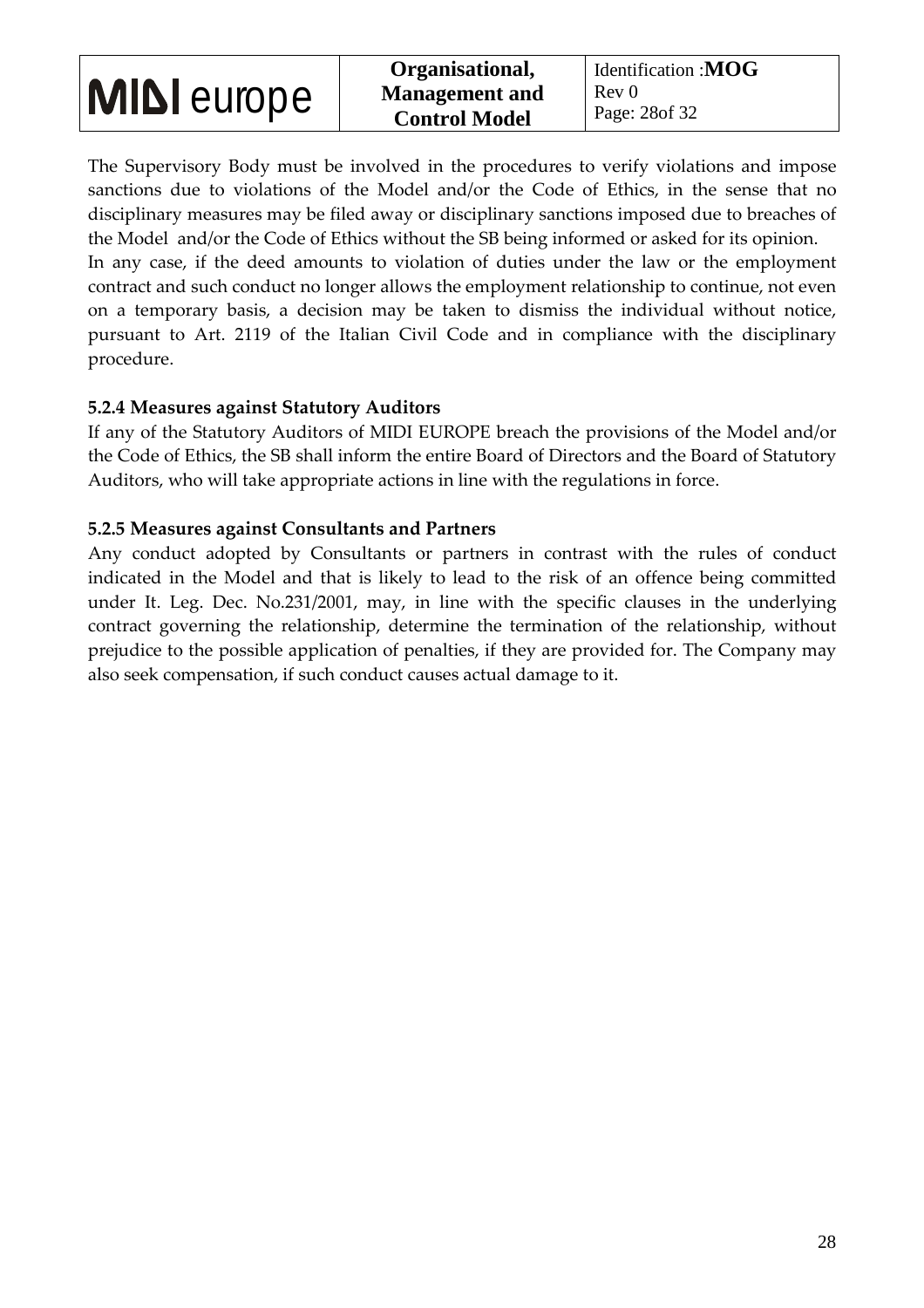### *6. DISTRIBUTION AND KNOWLEDGE OF THE ORGANISATIONAL, MANAGEMENT AND CONTROL MODEL*

**MIDI EUROPE** promotes the knowledge of the Model and the Code of Ethics, the related internal controls and updates to them by all Employees who are obliged to be aware of its contents, comply with it and to contribute towards its implementation. The principles and contents of the Model and/or the Code of Ethics are addressed to the Recipients as defined in the Definitions.

### **6.1 Obligation to have knowledge of the Model and Code of Ethics:**

With the aim of achieving the objectives set forth in the Organisational and Management Model, the Company undertakes to implement all appropriate activities to enable all recipients to have full knowledge of the existence and contents of the Model and the Code of Ethics.

Therefore, the Board of Directors adopts all necessary measures that are useful and appropriate for achieving this aim, taking due account of any proposals from the SB.

These measures also provide for the inclusion of clauses in contracts governing relationships with recipients , which make express reference to the Model and the Code of Ethics.

In addition to the inclusion of the Model and the Code of Ethics in contractual conditions with recipients and on the Company's official website, and references to them in leaflets and brochures and other kinds of documents normally used in communication, the Company is also committed to running internal training programmes for Employees, Senior Managers, Senior Representatives and Consultants/Partners and external information programmes for Suppliers, Customers and any others.

### **6.2 Internal training programmes**

In order to implement the Model and the Code of Ethics, the Company's Management, in cooperation with the SB, manages the training programmes for Employees, Senior Managers and Directors (if appropriate), which are structured in line with the Annual Personnel Training Programme.

Training is directed at the Recipients with varying levels of in-depth analysis according to each person's position and role.

In particular, for the Senior Managers, Middle Managers and Directors, it consists of meetings with specific training materials. Any update to the Model or the Code of Ethics will involve new meetings to update one's knowledge of the documents.

For this purpose, each member of the corporate bodies and/or each middle manager must sign a declaration stating that they are aware of and adhere to the principles and contents of the Model. These declarations are filed away and kept by the SB.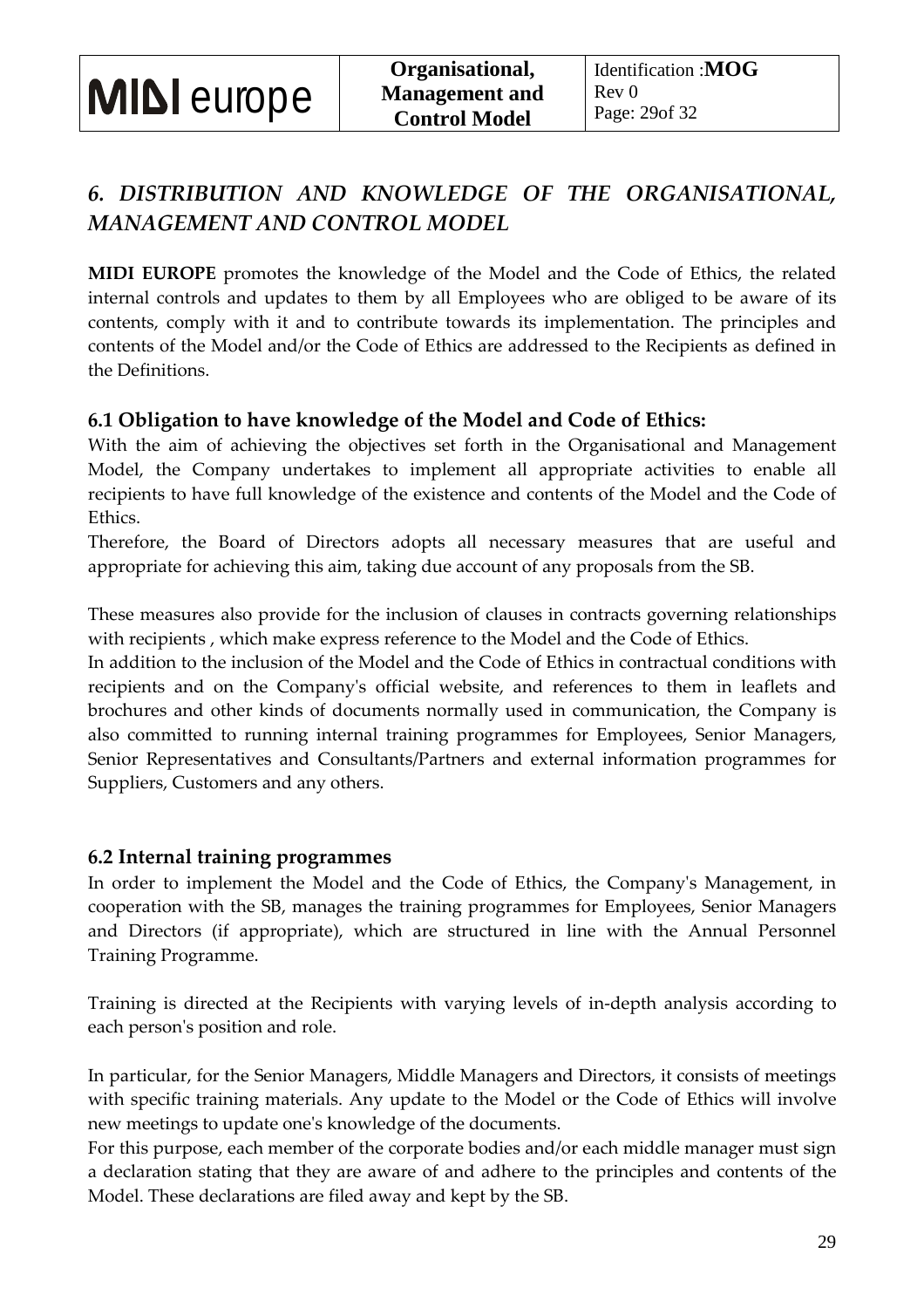Training for Employees consists of lesson meetings where they are given internal explanatory notes on the Model and/or the Code of Ethics and/or parts thereof which define the rules to be applied. Communications relating to updates may be provided using tools such as email or the company's intranet.

Training must be given to new employees.

### **6.3 External information programmes**

The Company also promotes the knowledge of and compliance with the Model by its Freelance Assistants, Customers, Suppliers and Business Partners as well as by private individuals and/or groups that are affected by the direct and indirect effects of company activities.

These individuals will be informed about the contents of the Model as soon as they start a professional and/or business relationship with the Company.

The letters of assignment and agreements must contain specific clauses, which bind those signing them to comply with the rules of the Model, also on the understanding that any transgression of the rules could lead to the termination of their contract.

### **6.4 Code of Ethics**

The rules of conduct contained in the special parts of this Model are integrated with those of the Code of Ethics.

Since the"Code of Ethics" is an essential part of the Model, it is an instrument of general importance for the promotion and dissemination of correct "*Corporate Conduct*", with the aim of reinforcing the compendium of values and rules of conduct that the Company intends to refer to constantly in its activities, and of making sure that these are complied with by all employees, freelancers and entities that have dealings with the Company, as a means of protecting its reputation and image in the market.

It describes the guiding values that the Company, in performing its activities, recognises as its own and which it invites all components of the organisation (employees, senior managers, directors) to comply with, as well as all external parties, such as freelancers, customers, suppliers and partners in general;

The ethical principles contained in the Code of Ethics, that are pertinent to the topics covered in the Organisational Model, consist of the basic rules of behaviour for the company to do business in a legitimate manner.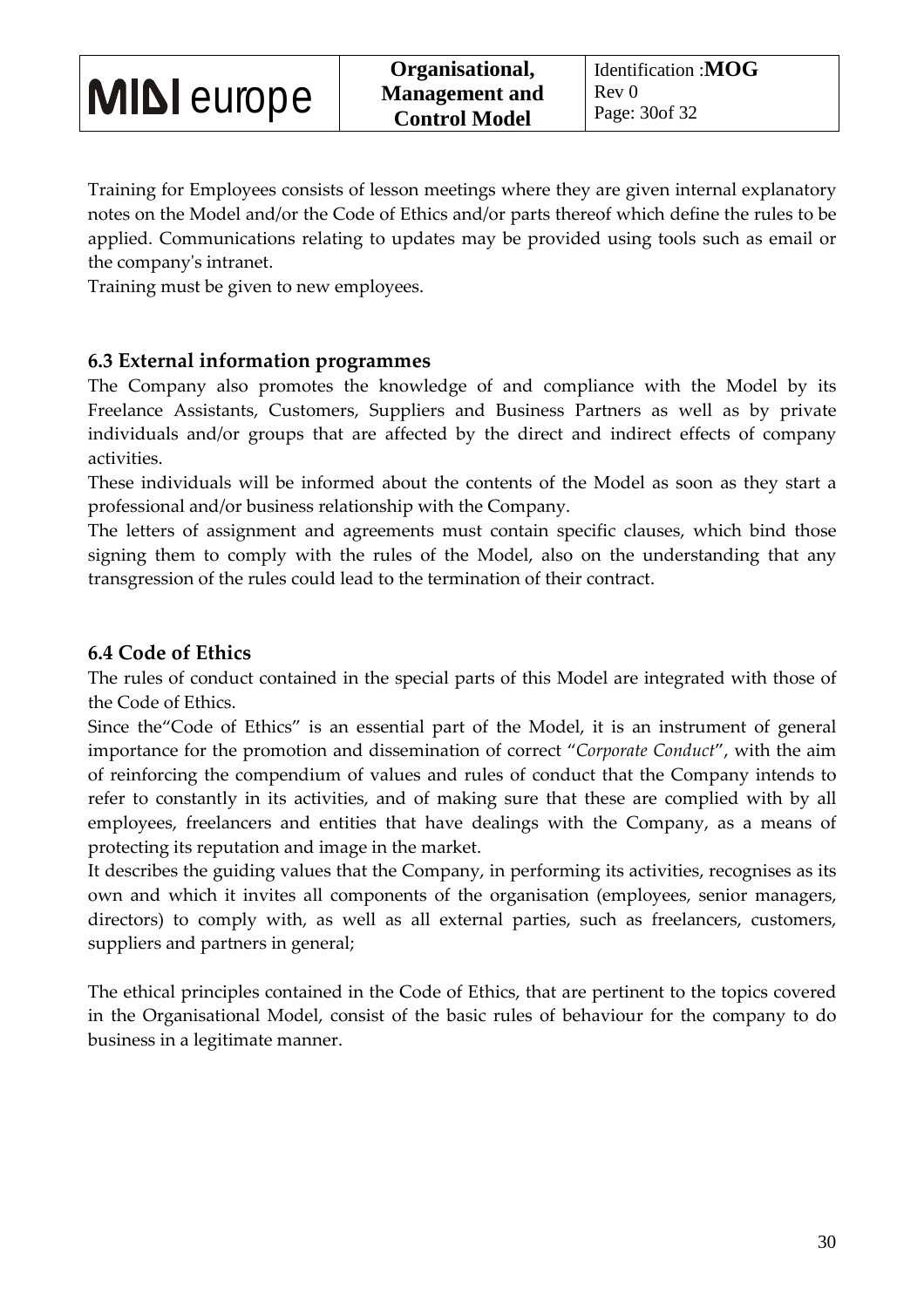### **7. ADOPTION OF THE MODEL AND SUBSEQUENT AMENDMENTS**

Without prejudice to any express provisions below, the Board of Directors has exclusive responsibility for the adoption and amendment of the Model.

1. Of its own initiative or following proposals from the Supervisory Body, the Board of Directors promptly updates the Model, if any violations or avoidance of the provisions contained therein occur, which highlight the inadequacy in guaranteeing effective prevention of offences.

2. The Board of Directors promptly updates the Model, also following proposals from the Supervisory Body, if any changes are made to the regulatory framework or in the organisation and activities of the Company.

3. The procedures and amendments of the Model must be made known promptly to the Supervisory Body.

4. Any proposals to amend the Model must be made known promptly to the Supervisory Body, which must express its opinion on the matter.

5. As an exception to the previous point, the Chairman may make changes to the Model of an immaterial nature, if they are necessary to make it clearer or more effective. These changes must be notified to the Board of Directors and the Supervisory Body.

6. In any case, the SB must promptly send a written report to the Chairman without delay about any events that highlight the need to revise the Model. In this case, the Chairman must call a Board of Directors' meeting so as to pass the relevant resolutions. All interested functions must apply the appropriate compatible provisions to make amendments to the procedures required to implement the Model. Any amendments to procedures must be made known promptly to the Supervisory Body, which must express its opinion on the matter.

7. If it became necessary to issue additional Special Parts regarding new kinds of offences entering the sphere of application of It. Leg. Dec. No. 231/2001, the Board of Directors is delegated the power to supplement this Model in a subsequent phase, with an appropriate resolution, also proposed by the Supervisory Body.